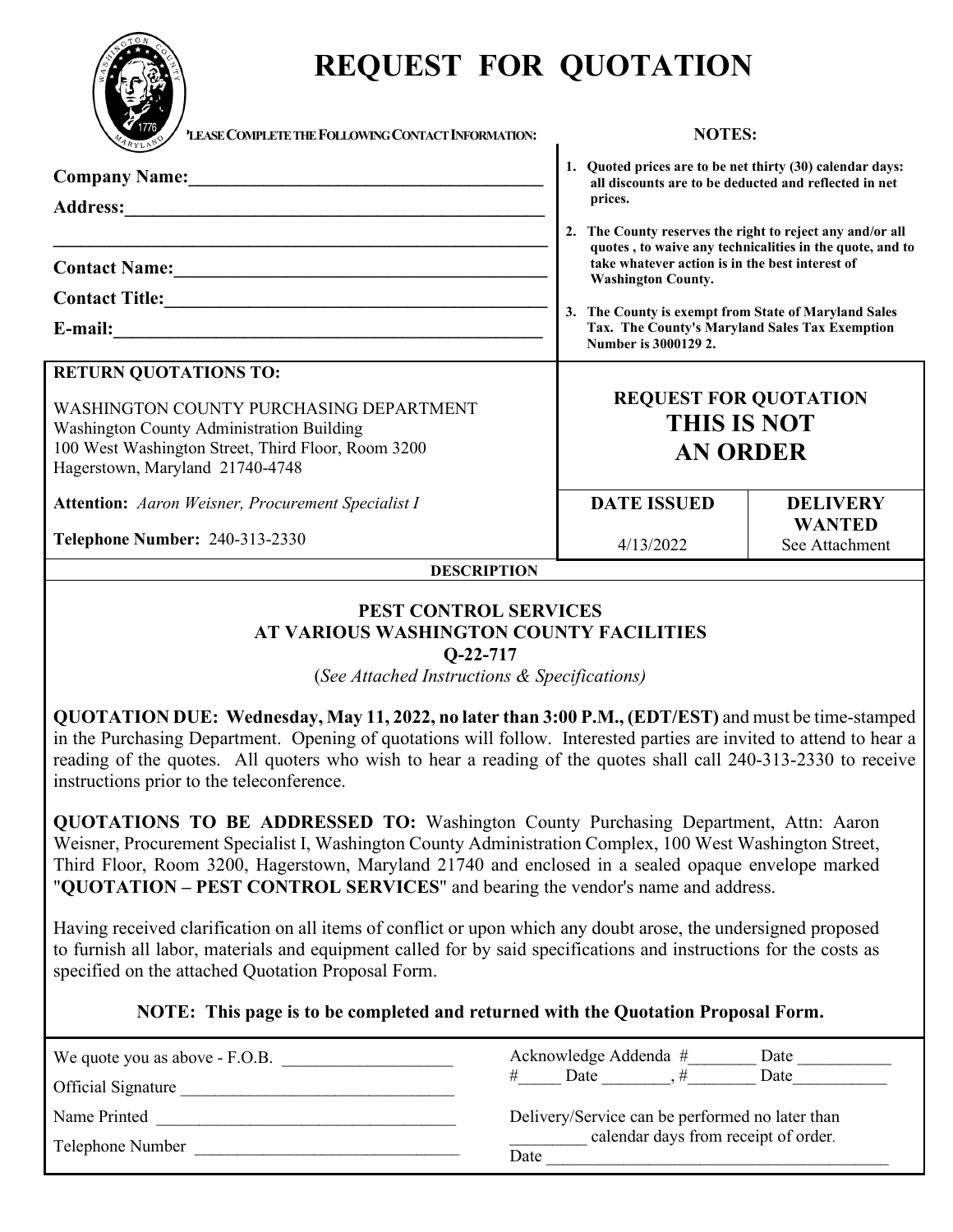## **Q-22-717 REQUEST FOR QUOTATION**

#### **PEST CONTROL SERVICES AT VARIOUS WASHINGTON COUNTY FACILITIES**

# **NOTICE TO QUOTERS & INSTRUCTIONS**

- **1. QUOTATION SUBMISSION:** Proposals, to be entitled to consideration, must be made in accordance with the following:
	- A. Quotations are to be enclosed in a sealed opaque envelope bearing the name and address of the Quoter and marked "**QUOTATION – PEST CONTROL SERVICES."** Quotations are to be addressed to the Washington County Purchasing Department, Washington County Administration Complex, 100 West Washington Street, Second Floor, Room 3200, Hagerstown, MD 21740. **Please direct all inquiries to Procurement Specialist I, Aaron Weisner, at 240-313-2330, fax 240-313-2331**.

**NOTE: All Proposers must enter the Washington County Administration Complex through either the front door at the 100 West Washington Street entrance or through the rear entrance (w/blue canopy roof) which is handicap accessible, and must use the elevator to access the Purchasing Department to submit their quotation and/or to attend the Pre-Quotation Conference. Alternate routes are controlled by a door access system. The general public will be subject to wand search and will be required to remove any unauthorized items from the building prior to entry. Prohibited items include, but are not limited to: Weapons of any type; Firearms, ammunition and explosive devices; Cutting instruments of any type- including knives, scissors, box cutters, work tools, knitting needles, or anything with a cutting edge, etc.; Pepper spray, mace or any other chemical defense sprays; and Illegal substances.**

- B. Proposals shall be made on the forms provided. Numbers shall be stated both in writing and in figures. Quotations must be signed in writing by the Quoter, or an authorized agent of the Quoter, if the Quoter is a Corporation.
- C. Proposals shall not contain any recapitulation of work to be done. No oral proposals or modifications will be considered. Proposals shall be legible, clearly stated in numbers and in writing. Erasures or changes in quotations must be initialed. When an error is made in extending total prices, the written unit quotation price will govern. Carelessness in quoting prices, or in preparation of quotation otherwise, will not relieve the Vendor.
- D. Proposals shall be delivered promptly on or before time, date and place stipulated herein. **NO** quotation received after such stipulated time and date will be considered by the Board of County Commissioners. Quotations received after this time will be returned unopened. The Board of County Commissioners assumes no responsibility for the timely deliverance of mailed quotations. Ample time should be allowed for the transmittal of quotations by mail, and postmarks indicating the date of mailing will not be considered as evidence of intent to submit quotations in proper time for the opening.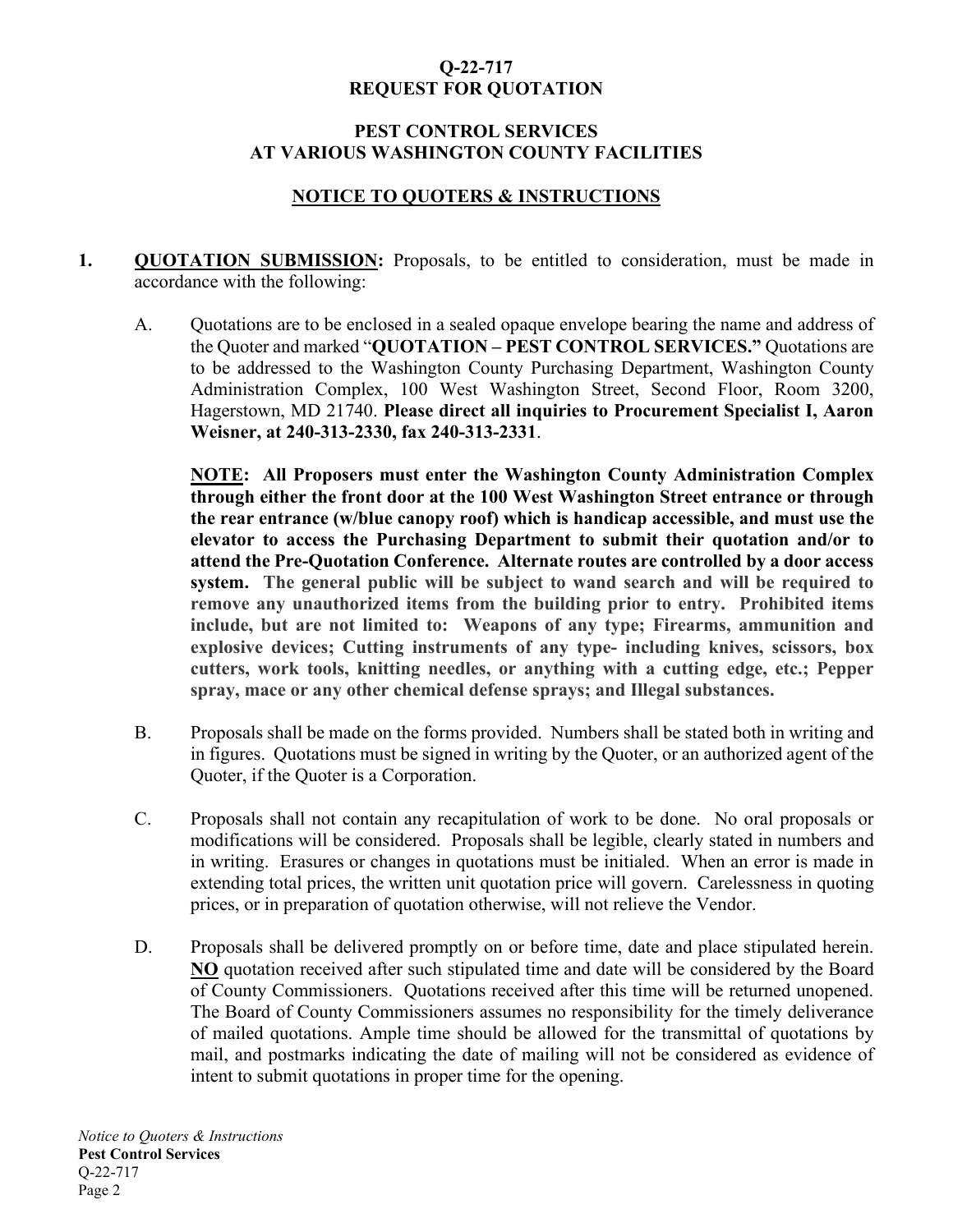- **2. QUOTATION OPENING:** Quotations must be received and time-stamped in the Purchasing Department no later than **Wednesday, May 11, 2022** at **3:00 P.M., (EDT/EST)** Quotations will be opened at that time in the Washington County Administration Building Conference Room 3000, Third Floor, 100 W. Washington Street, Hagerstown, Maryland. All interested parties are invited to attend. All interested quoters who wish to hear a reading of the quotations shall call 240-313-2330 prior to the meeting to receive instructions prior to the teleconference.
- **3. PRE-QUOTATION CONFERENCE/TELECONFERENCE:** A Pre-Quotation Conference / Teleconference is scheduled at the Washington County Administration Building, Conference Room 3000, Third Floor, 100 W. Washington Street, Hagerstown, Maryland, on **Wednesday, April 20, 2022, at 10:00 A.M.**, **(EDT/EST)** at which time County personnel will be present to answer any questions. All interested quoters wishing to take part in the meeting via teleconference shall call 240- 313-2330 prior to the meeting to receive instructions. All interested quoters are requested to take part in the conference/teleconference. Attendance at this meeting is not mandatory, but it is strongly encouraged.
- **4. ACCESS TO SITES:** Quoters may gain access to the buildings at any time during regular County office hours for the purpose of making a visual survey. Quoters must contact the Owner's Representative to coordinate site visits.
- **5. AWARD OF CONTRACT:** The total sum quotation for all locations will be used as the basis for evaluation of quotations and award of the Contract. If an award of Contract is made, it will be made to the responsive, responsible Quoter who submits the lowest total sum quotation. Carelessness in quoting prices, or in preparation of quotation otherwise, will not relieve the Quoter. The hourly rates for additional services and groundhog control will not be used in the evaluation of the award, but will be optional services that the County may or may not utilize.

# **6. DEFINITIONS:**

| A.              | Project known as:       | <b>Pest Control Services</b><br>at Various Washington County Facilities<br>(Detailed in Specifications)                                                                                                            |
|-----------------|-------------------------|--------------------------------------------------------------------------------------------------------------------------------------------------------------------------------------------------------------------|
| <b>B.</b>       | Owner: (County)         | Board of County Commissioners<br>of Washington County, Maryland<br><b>Washington County Administration Complex</b><br>100 West Washington Street, Room 1101<br>Hagerstown, Maryland 21740                          |
| $\mathcal{C}$ . | Owner's Representative: | Daniel Hixon, Deputy Director of<br>Buildings, Grounds & Facilities<br>1307 South Potomac Street<br>Hagerstown, Maryland 21740<br>240-313-2700                                                                     |
| D.              | Work:                   | Includes materials, labor, accessories, appliances,<br>equipment, and all necessary acts to provide pest<br>control services on an as-needed basis as set forth by<br>this document herein, dated: April 13, 2022. |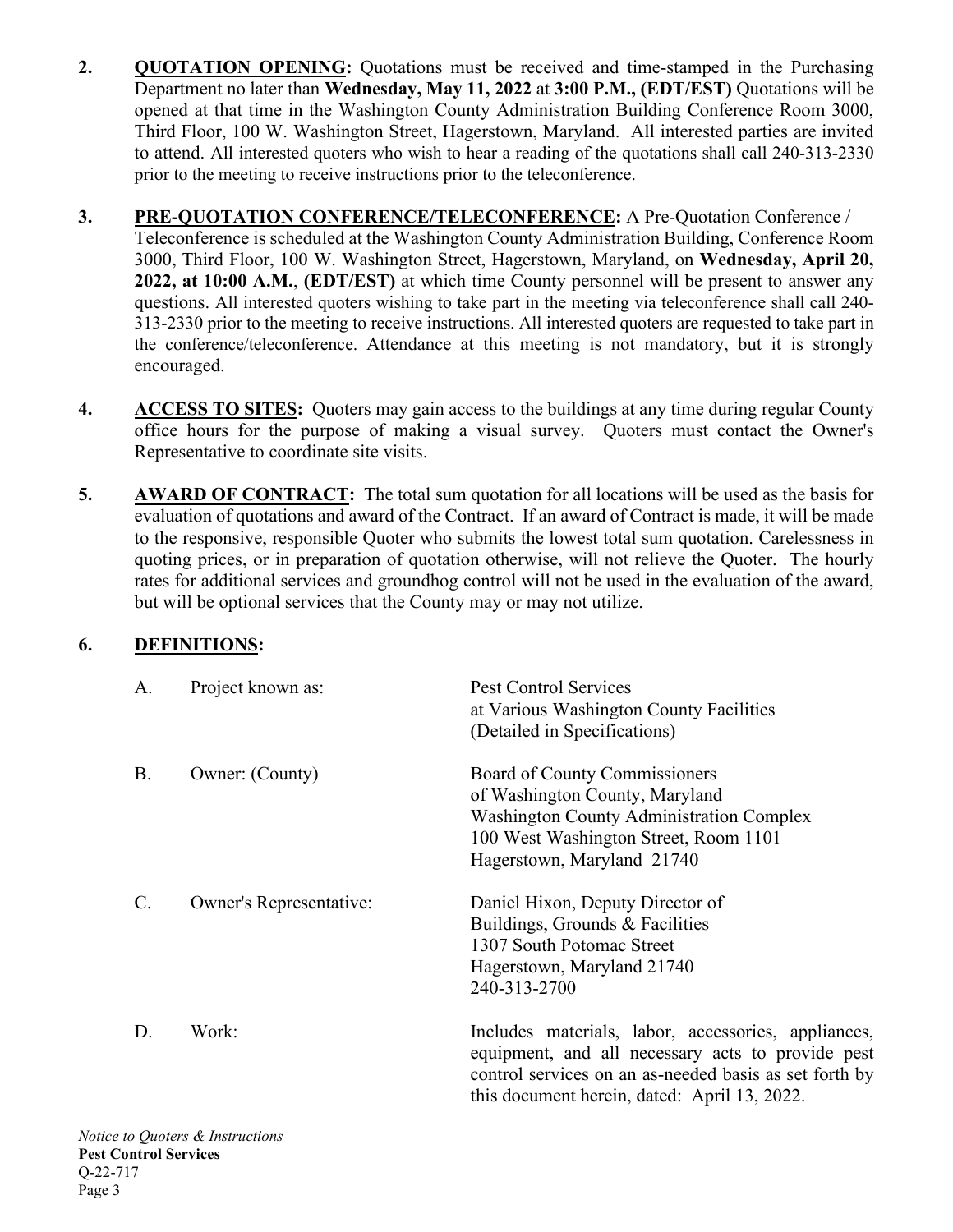- **7. DISCOUNTS:** Quoted prices are to be net thirty (30) calendar days; all discounts are to be deducted and reflected in net prices.
- **8. DISPUTES:** In cases of disputes as to whether or not an item or service quoted or delivered meets specifications, the decision of the County Commissioners or authorized representative shall be final and binding on both parties.
- **9. EQUAL OPPORTUNITY:** The Board of County Commissioners of Washington County does not discriminate on the basis of race, color, national origin, sex, religion, age and disability in employment or the provision of services. Individuals requiring special accommodations are requested to contact the Purchasing Department at 240-313-2330 Voice, TTY Dial 711 to make arrangements no later than seven (7) calendar days prior to the Pre-Quotation Conference and/or Quotation Opening.
- **10. EXCEPTION:** The submission of a quote shall be considered an agreement to all items, conditions, and specifications provided herein and in the various quotation documents unless specifically noted otherwise in the proposal.
- 11. FORM OF CONTRACT: The successful Quoter shall promptly enter into a contract with the Owner in a form approved by the Owner within ten (10) calendar days after notification of award. The contract will be for a one (1) year period, tentatively commencing July 1, 2022 with an option by the County to renew for up to four (4) additional consecutive one (1) year periods, subject to written notice given by the County at least sixty (60) calendar days in advance of its expiration date. If the Quoter wishes to renew the contract, he must submit a letter of intent to the Owner's Representative at least ninety (90) calendar days prior to the expiration of the contract. The County reserves the right to accept or reject any requests for renewal and any increase in monthly cost for each specified facility that the Quoter may request. All other terms and conditions shall remain unchanged.
- **12. GENERAL:** The Request for Quotation Form, This Notice to Quoters & Instructions, the Specifications and the Quotation Form, bound herewith, shall be deemed a part of the contract documents for any and all divisions of the work and shall be referred to in interpreting said contract.
- **13. INSURANCE:** The successful Consultant must show upon request and prior to the execution of a Contract or issuance of Purchase Orders the Agreement and as required by the County during the term of the contract evidence of appropriate insurance as outlined in the attached copy of the Washington County Policy – Insurance Requirements for Independent Contractors. The project shall be identified on the certificate and Washington County shall be named as an additional insured on the certificate of insurance. The certificate holder on the certificate shall be named such; Board of County Commissioners of Washington County, 100 West Washington Street, Hagerstown, Maryland.
- **14. INTERPRETATION, DISCREPANCIES, OMISSIONS:** Should any Quoter find discrepancies in, or omissions from the documents, or be in doubt of their meaning, or feel that the specifications are discriminatory, he/she should at once request in writing, an interpretation from: Aaron Weisner, Procurement Specialist I, Washington County Purchasing Department, Washington County Administration Complex, 100 West Washington Street, Room 3200, Hagerstown, MD 21740, Fax: 240-313-2331: **or** send questions in MicroSoft Word platform via-email to: **[purchasingquestions@washco-md.net](mailto:purchasingquestions@washco-md.net)**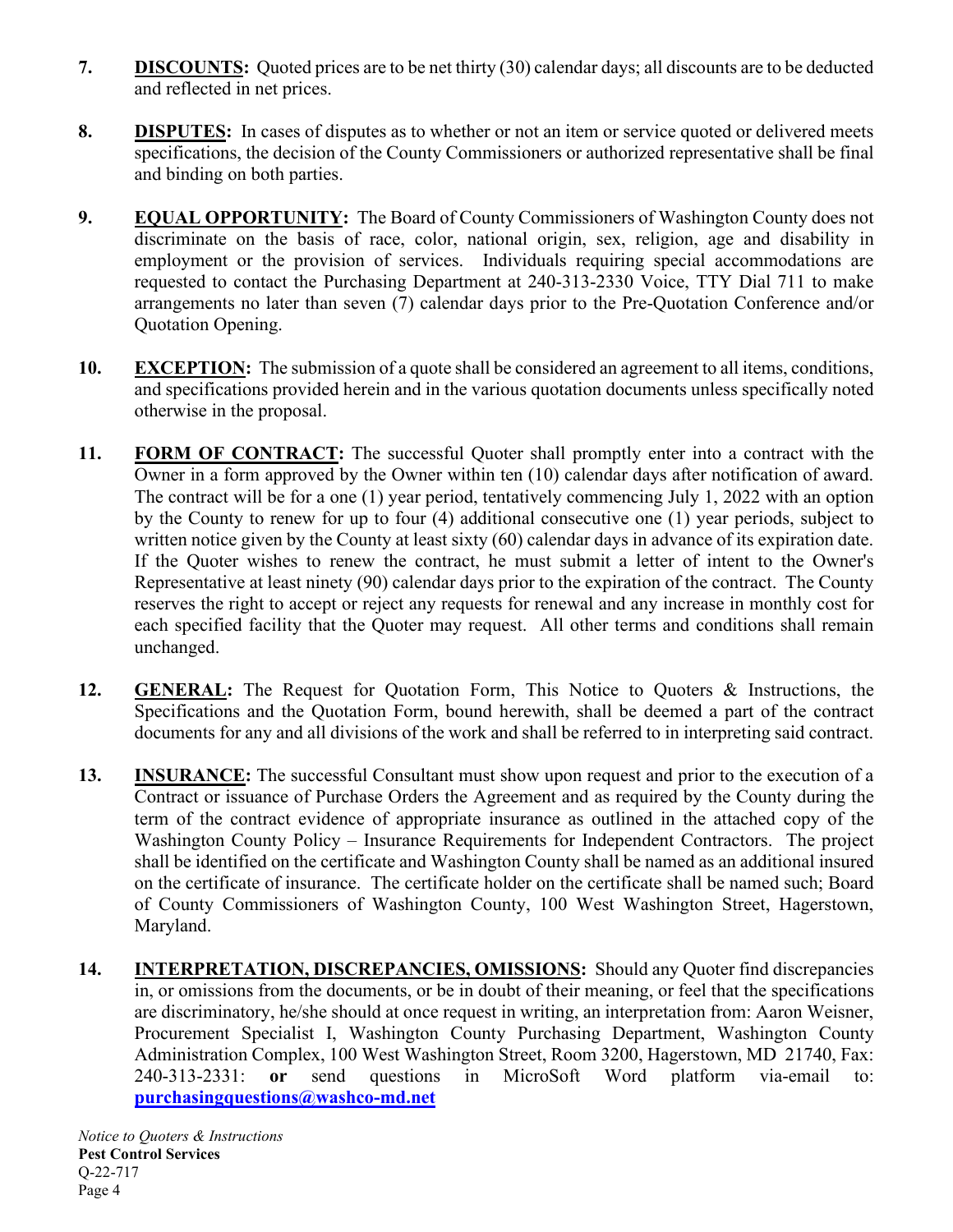All necessary interpretations will be issued to all Quoters by the Washington County Purchasing Agent in the form of addenda to the specifications, and such addenda shall become part of the Contract Documents. Exceptions taken in no way obligates the County to change the specifications. Failure of any Quoter to receive any such addendum or interpretation shall not relieve such Quoter from any obligation under his quote as submitted. The County will assume no responsibility for oral instructions or suggestions. **ORAL ANSWERS WILL NOT BE BINDING ON THE COUNTY. No requests received after 4:00 P.M., (EDT/EST), Wednesday, April 27, 2022 will be considered.** The County will assume no responsibility for oral instructions or suggestions. All official correspondence in regard to the specifications should be directed to and will be issued by the Washington County Purchasing Department.

- **15. SDS:** All SDS sheets must be provided for each and every location where service is rendered. A master SDS file shall also be provided to Washington County's Safety Officer in the County's Health and Human Services Department.
- **16. POLITICAL CONTRIBUTION DISCLOSURE:** The Bidder shall comply with Article 33, Sections 14-101 through 14-104 of the Annotated Code of Maryland, which requires that every person that enters into contracts, leases, or other agreements with the State, a county, or any incorporated municipality, or their agencies during a calendar year in which the person receives in the aggregate \$100,000 or more, shall file with the State Administrative Board of Election Laws a statement disclosing contributions in excess of \$500 made during the reporting period to a candidate for elective office in any primary or general election. The statement shall be filed with the State Administrative Board of Election Laws: (1) before a purchase or execution of a lease or contract by the State, a county, an incorporated municipality or their agencies, and shall cover the preceding two (2) calendar years; and (2) if the contribution is made after the execution of a lease or contract, then twice a year, throughout the contract term, on: (a) February 5, to cover the 6-month period ending January 31; and (b) August 5, to cover the 6-month period ending July 31.
- **17. PAYMENT:** A separate invoice for each department where service has been provided shall be issued by the Contractor. All invoices shall be submitted monthly for the prior month's services and in duplicate. All invoices shall include the amount(s) stipulated on the Form of Proposal for services satisfactorily rendered and approved by the respective department representative where the service was provided. **All** invoices shall be mailed to the locations listed herein. Payment will be made within thirty (30) calendar days of receipt of invoices.
- **18. PAYMENT OF COUNTY AND MUNICIPAL TAXES:** Effective October 1, 1993, in compliance with Section 1-106(b)(3) of the Code of the Public Local Laws of Washington County, Maryland, "If a Bidder has not paid all taxes owed to the County or a municipal corporation in the County, the County Commissioners may reject the Bidder's bid."
- **19. QUOTATION PRICES:** Quotation prices are to be net thirty (30) calendar days; all discounts are to be deducted and reflected in net prices. Separate prices requested for each location on the Form of Proposal are for the Owner's budgetary information.

# **20. RESERVATIONS:**

A. The Board of County Commissioners of Washington County, Maryland, reserves the right to accept or reject any or all bids, to waive formalities, informalities and technicalities therein. The Board reserves the right to contact a Bidder for clarifications and may, at its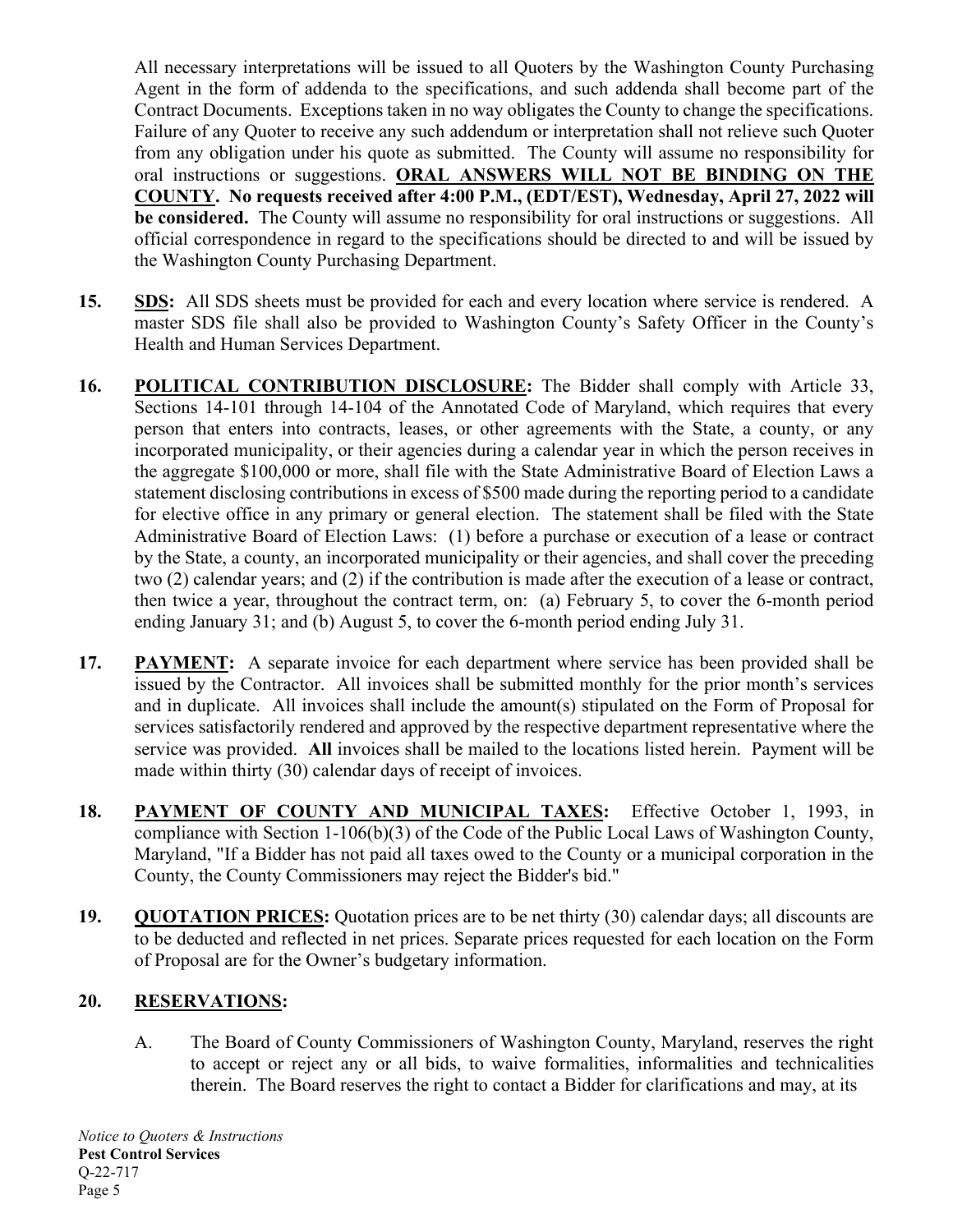sole discretion, allow a Bidder to correct any and all formalities, informalities and technicalities in the best interest of Washington County.

B. The County reserves the right to add or to delete any service location as required at any time during the term of the contract.

# **21. RESPONSIBILITY AND QUALIFICATIONS:**

- A. Each Quoter submitting a proposal for this work shall first examine the sites, verify any dimensions pertinent to the work, and thoroughly satisfy himself/herself to the conditions under which he/she will operate or that will in any manner affect any work under his/her Contract. The Quoter shall accept the sites as he/she finds them. All proposals shall take into consideration all conditions that may affect the work. No allowance shall be made to any Quoter for negligence in this respect.
- B. The County may make such investigations as it deems necessary to determine the ability of the Quoter to perform the work, and the Quoter shall furnish to the County all such information and data for this purpose as the County may request. The County reserves the right to reject any bid if the evidence submitted by or investigation of, such Quoter fails to satisfy the County that such Quoter is properly qualified to carry out the obligation of the contract and to complete the work contemplated therein. Conditional quotations will not be accepted.
- C. A Quoter, if requested, shall submit evidence that he/she maintains a permanent place of business, has had at least three (3) successful years' experience in providing pest control services at similar facilities, has available or can obtain personnel, and has equipment and financial resources to undertake and perform the contract properly and expeditiously if the contract is awarded to him/her.
- D. Each firm submitting a proposal must be licensed to operate in Washington County and must have adequate personnel and equipment available at all times for routine service and repairs and to handle emergencies.
- E. In determining responsibility, the following qualifications, in addition to price, shall be considered:
	- 1. The ability, capacity and skill of the Bidder to perform the service required.
	- 2. The character, integrity, reputation, judgment, experience and efficiency of the Bidder.
	- 3. The quality of performance of previous contracts or services.
	- 4. The Bidder's previous and present compliance with laws and ordinances relating to the contract or service.
	- 5. The sufficiency of the financial resources and ability of the Bidder to perform the contract or provide the service.
	- 6. The quality, availability and adaptability of the supplies, or services, to the particular use required.
	- 7. The ability of the Bidder to provide future maintenance and service for the use of the subject of the contract.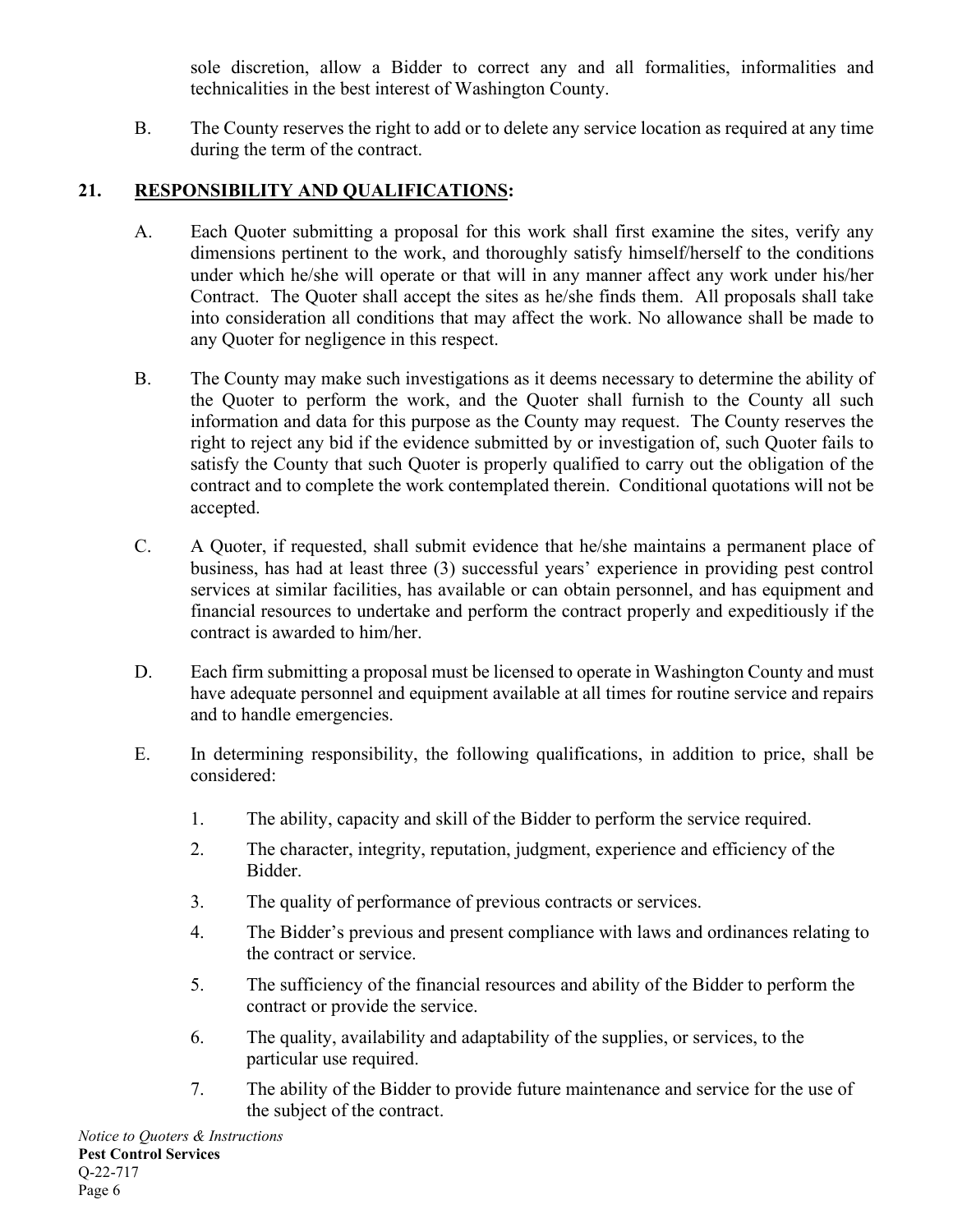- 8. Whether the Bidder is in arrears to the County on a debt or contract or is a defaulter on surety to the County.
- 9. Such other information as may be secured having a bearing on the decision to make the award.

# **22. TERMS OF AGREEMENT:**

- A. This agreement shall be effective for an original period of one (1) year unless written notice is given by either party thirty (30) calendar days prior to the date of this agreement.
- B. If the Contractor fails to comply with the specifications, he will be given ten (10) calendar days' notice to render satisfactory service. If at the expiration of such ten (10) calendar days' notice, the unsatisfactory conditions have not been corrected, Owner reserves the right to cancel the contract.
- **23. TOTAL SUM QUOTATION:** A total sum quotation is being requested for the work. The Base Quotation shall include the cost of any and all permits and/or fees, the cost of all applicable seals and other taxes required by local, state and federal laws, the cost of bonds and insurance, the cost of all material, labor, tools, equipment, transportation, landfill user fees, superintending and other services and facilities of every nature whatsoever or as may be necessary to complete the project as described in the specifications.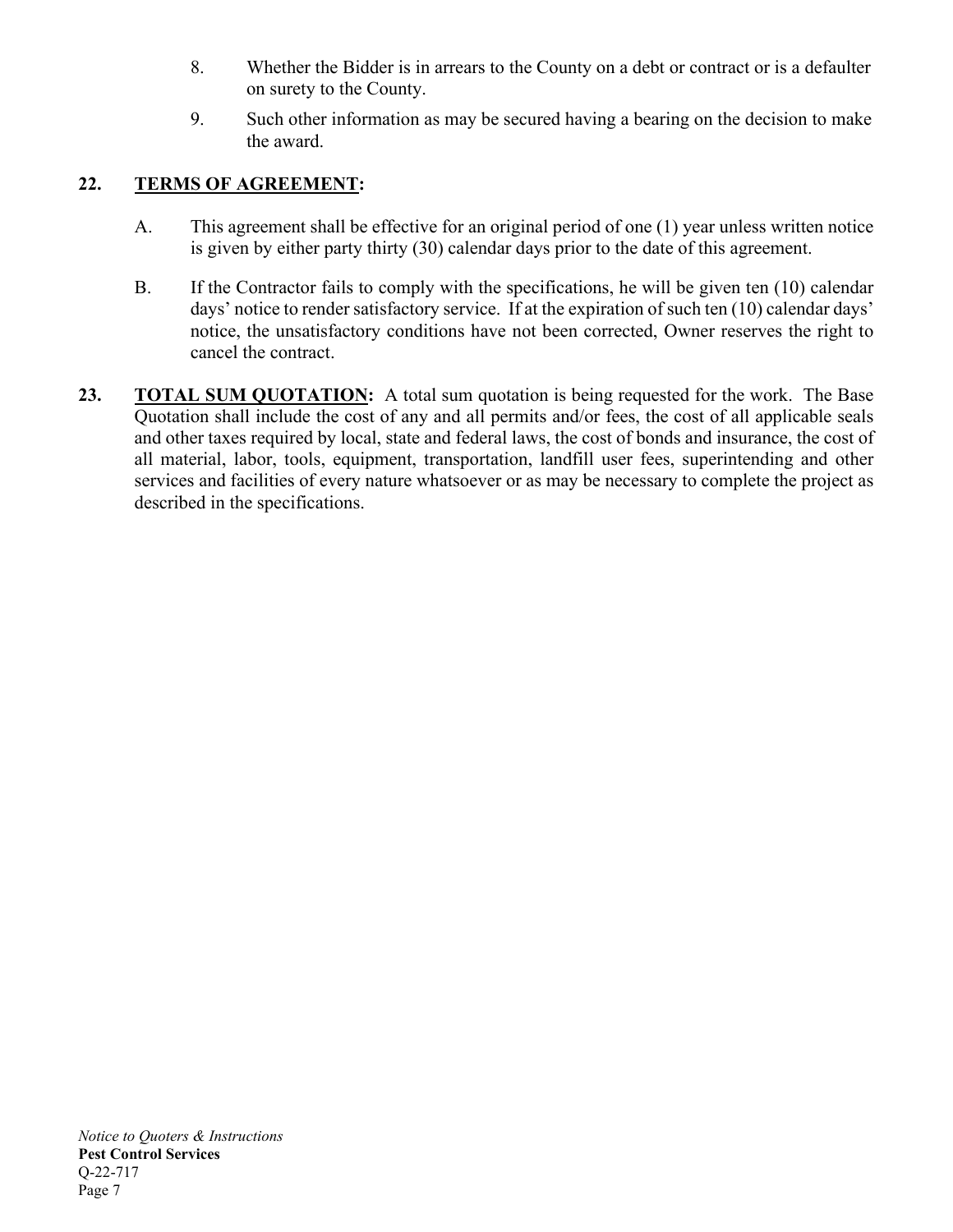# **Q-22-717 REQUEST FOR QUOTATION**

#### **PEST CONTROL SERVICES AT VARIOUS WASHINGTON COUNTY FACILITIES**

#### **SPECIFICATIONS**

**1. GENERAL DESCRIPTION:** Washington County is seeking proposals for Pest Control Services at various County facilities to be provided for a one (1) year contract period tentatively beginning July 1, 2022, with the option by the County to renew for up to four (4) additional consecutive one (1) year periods subject to written notice given by the County at least sixty (60) calendar days in advance of its expiration date.

#### **2. SCOPE OF WORK**

- A. Scope of Work Basic service required under this contract includes treatment for the following basic pests – ants, mice, rats, silverfish, spiders, roaches and fleas as specified below. The Monthly Basic Service shall include the treatment of ground boring and soil ants. The Bi-weekly Service shall include monitoring and product replenishment of Rodent Baiters. The Monthly Mayfly Service shall be done in conjunction with insectocutors, musca stiks treatments and maintenance of insect bug zappers. If treatment is required to control carpenter ants, fire ants and wood destroying ants, service shall be provided under the provision of "additional services", with payment based upon the hourly rate submitted by the successful Contractor. There are three (3) different time intervals for basic service, i.e., bi-weekly (every other week), monthly (once per month), bi-monthly (every other month), quarterly (once every three months). For each site location listed, the specified service is indicated. Some locations may list more than one (1) service i.e., Basic Service plus Groundhog service and/or an Annual Termite and Inspection Report.
	- 1. Monthly (once per month) Basic and On-Call Service Treatment for the following pests shall be included:
		- a. Ants
		- b. Mice
		- c. Rats
		- d. Silverfish
		- e. Roaches
		- f. Spiders
		- g. Mayfly
		- h. Fleas
	- 2. Bi-Monthly Basic and On-Call Service includes same treatment as monthly basic.
	- 3. Bi-Weekly Basic and On-Call Service includes same treatment as monthly basic.
	- 4. Quarterly Basic and On-Call Service includes same treatment as monthly basic.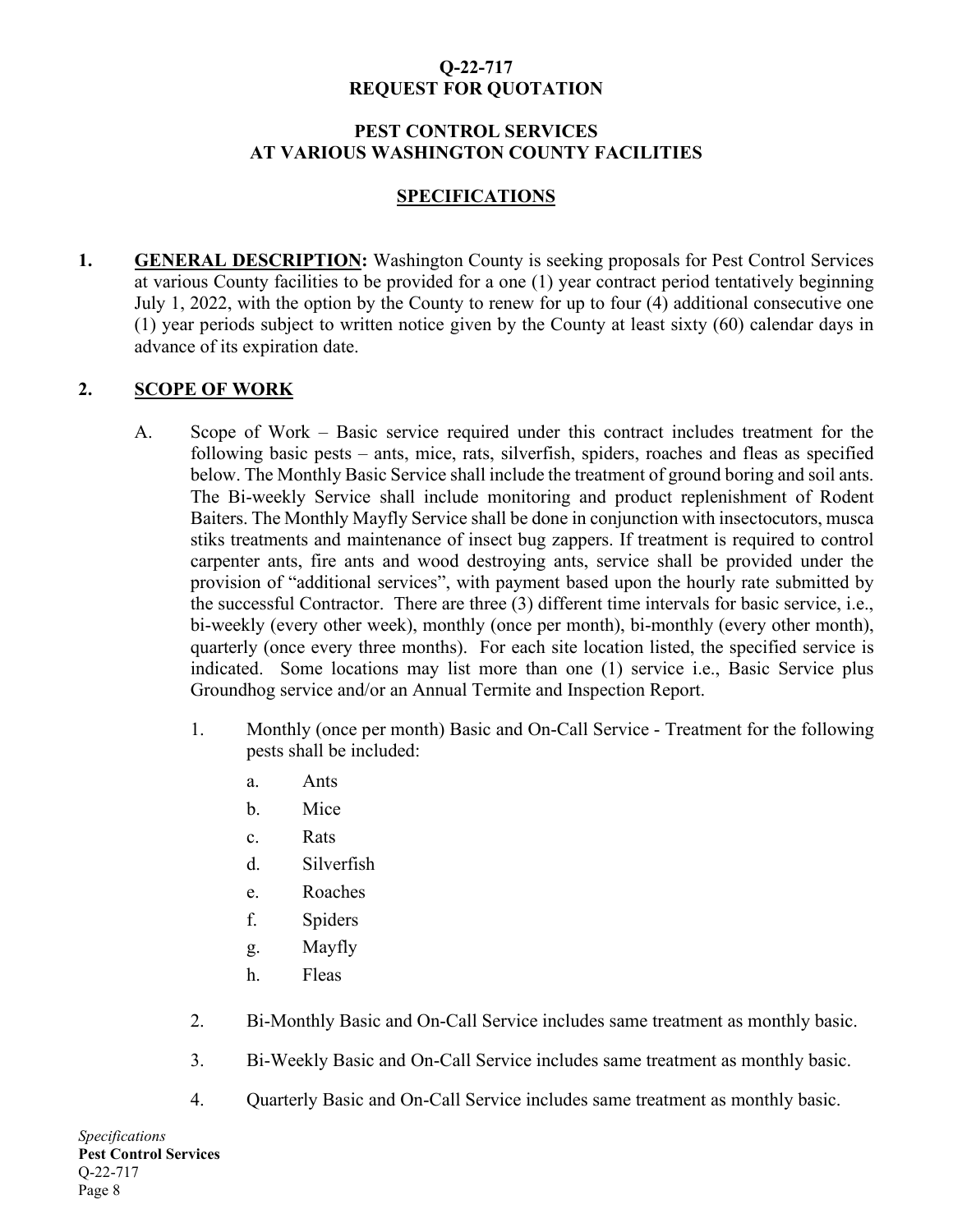- 5. Annual Termite and Inspection Report
	- a. This service shall be provided and arranged, on request, with each department that requires the service as specified herein.
	- b. Washington County reserves the right to request additional services for termite inspections/reporting for any department.
	- c. If termites are found, as a result of any termite inspection, the Contractor may submit, with the report, a written quotation to remedy the problem. However, Washington County reserves the right to obtain quotations for treatment from other vendors and to have the treatment performed by the lowest responsive, responsible bidder. The preference of type of termite control shall be determined on a case by case basis.
	- d. All termite treatments shall be guaranteed for a three (3) year period.
- 6. Groundhog Control Service This service shall to be provided April through November for each department that requires the service as specified herein. Groundhog control shall be provided on a case-by-case basis. The successful Contractor will be paid for this service based upon number of hours worked, plus materials, which includes a mark-up of materials at the rate of twenty-five (25%). percent
- 7. Skunk Control Service This service shall be provided as needed for each department that requires the service. Skunk control shall be provided on a case-bycase basis. The successful Contractor will be paid for this service based upon number of hours worked, plus materials, which includes a mark-up of materials at the rate of twenty-five (25%) percent.
- B. Any spraying activity shall be performed at/during the "Time" indicated below for each location. Placement of bate boxes, gel boxes, etc. can be performed during regular County working hours, Monday through Friday, 7:30 A.M. (EDT/EST) to 4:30 P.M., (EDT/EST) or as indicated below.
- C. The Contractor shall provide an hourly rate for additional services on an as needed basis. Additional services may include, but not be limited to; servicing for pest birds, i.e. pigeons, and any additional termite inspections and subsequent termite inspection reports, (not listed as a required service in the following site location list), etc. These additional services may be used at the option of the County.
- D. The Contractor shall invoice the Owner for work time actually spent at the job site. Travel time shall be the responsibility of the Contractor.
- E. The Contractor shall report to the Owner's Representative/Department Representative upon arrival at each job location when performing services.
- F. Typical pest control treatments shall consist of a combination of standard crack and crevice and the Integrated Pest Management (IPM) approach.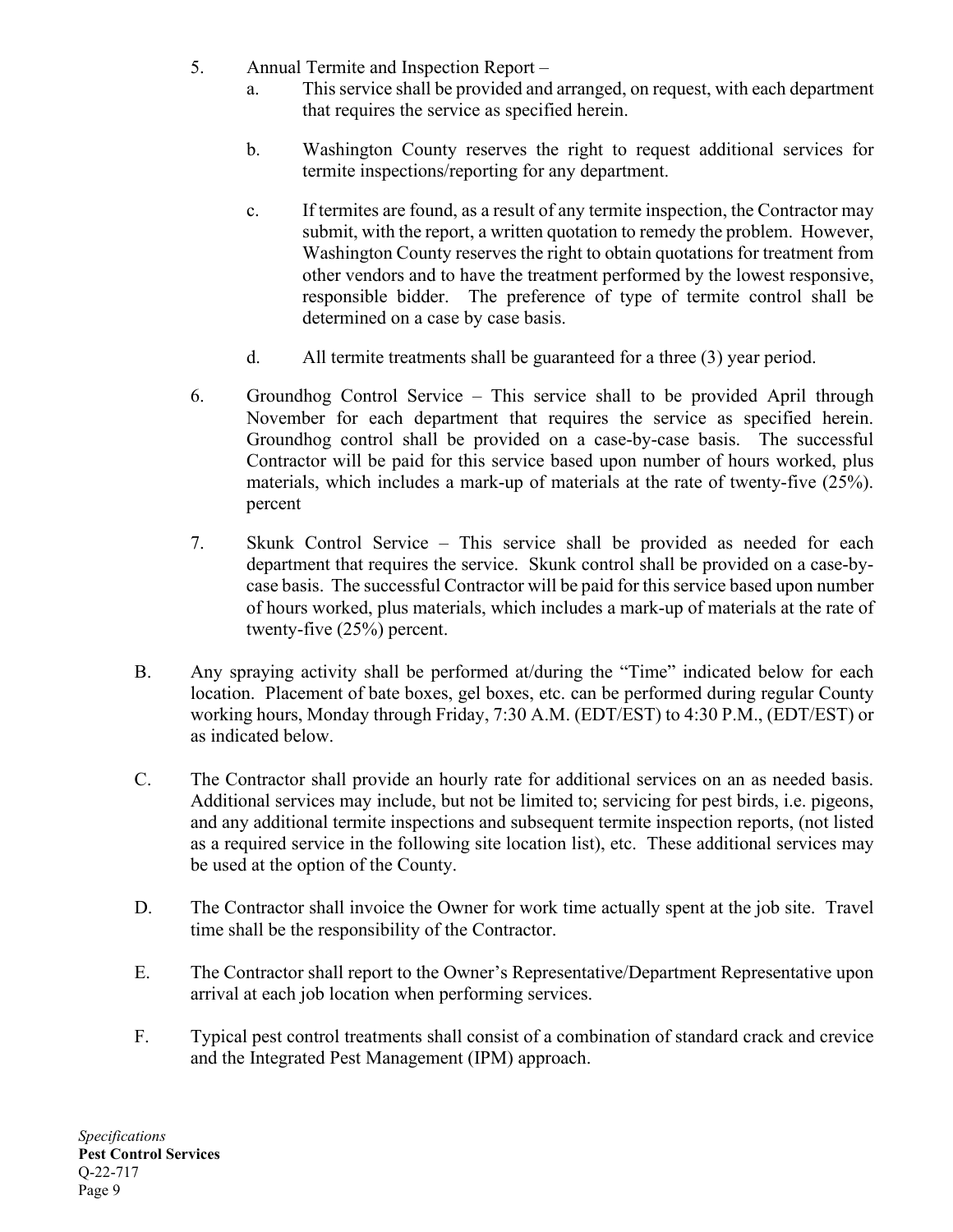# **3. SITE LOCATIONS:**

- A. The following is a site location list by departments. Each location indicates the specified service(s) required, the time or timeframe that service(s) can be provided and a contact person with telephone number.
- B. This list is not to be considered as minimum or maximum number of potential sites/services that could be required under this proposal.
- C. Washington County reserves the right to add or delete to this list at any time during the term of the contract.
	- 1. Airport, Hagerstown Regional
		- a. Location Terminal Building, 18434 Showalter Road, Hagerstown, MD
		- b. Service Monthly Basic and On-Call
		- c. Time –Monday through Friday, 7:30 A.M. to 12:00 P.M. (Noon)
		- d. Contact Richard Lesh (240-313-2777)
	- 2. Airport, Hagerstown Regional
		- a. Location Maintenance Building #1, 18436 Henson Blvd., Hagerstown, MD
		- b. Service Bi-Monthly Basic and On-Call
		- c. Time–Monday through Friday, 7:30 A.M. to 12:00 P.M. (Noon)
		- d. Contact Richard Lesh (240-313-2777)
	- 3. Airport, Hagerstown Regional
		- a. Location Snow Removal Equipment Building, 18430 Henson Blvd, Hagerstown, MD
		- b. Service Bi-Monthly Basic and On-Call
		- c. Time–Monday through Friday, 7:30 A.M. to 12:00 P.M. (Noon)
		- d. Contact Richard Lesh (240-313-2777)

#### 4. Airport, Hagerstown Regional Fire Station

- a. Location 18440 Showalter Road, Hagerstown, MD
- b. Service Monthly Basic and On-Call
- c. Time Monday through Friday, 7:30 A.M. to 12:00 P.M. (Noon)
- d. Contact Bob Hoopengardner (240-527-8928)
- 5. Black Rock Golf Course
	- a. Location Club House, 20025 Mt. Aetna Road, Hagerstown, MD including Pro Shop and Restaurant
	- b. Service Monthly Basic and On-Call Service
	- c. Time Monday through Friday 7:30 A.M. to 4:30 P.M.
	- d. Contact Ryan Crabtree (240-313-2818)
- 6. Black Rock Golf Course
	- a. Location Maintenance Building, 20317 Mt. Aetna Road, Hagerstown, MD
	- b. Service Monthly Basic and On-Call Service
	- c. Time Monday through Friday, 6:30 A.M. to 2:30 P.M., **must call** John Easterday to coordinate service
	- d. Contact John Easterday (Cell 240-625-5155) or (Office 301-791-3149)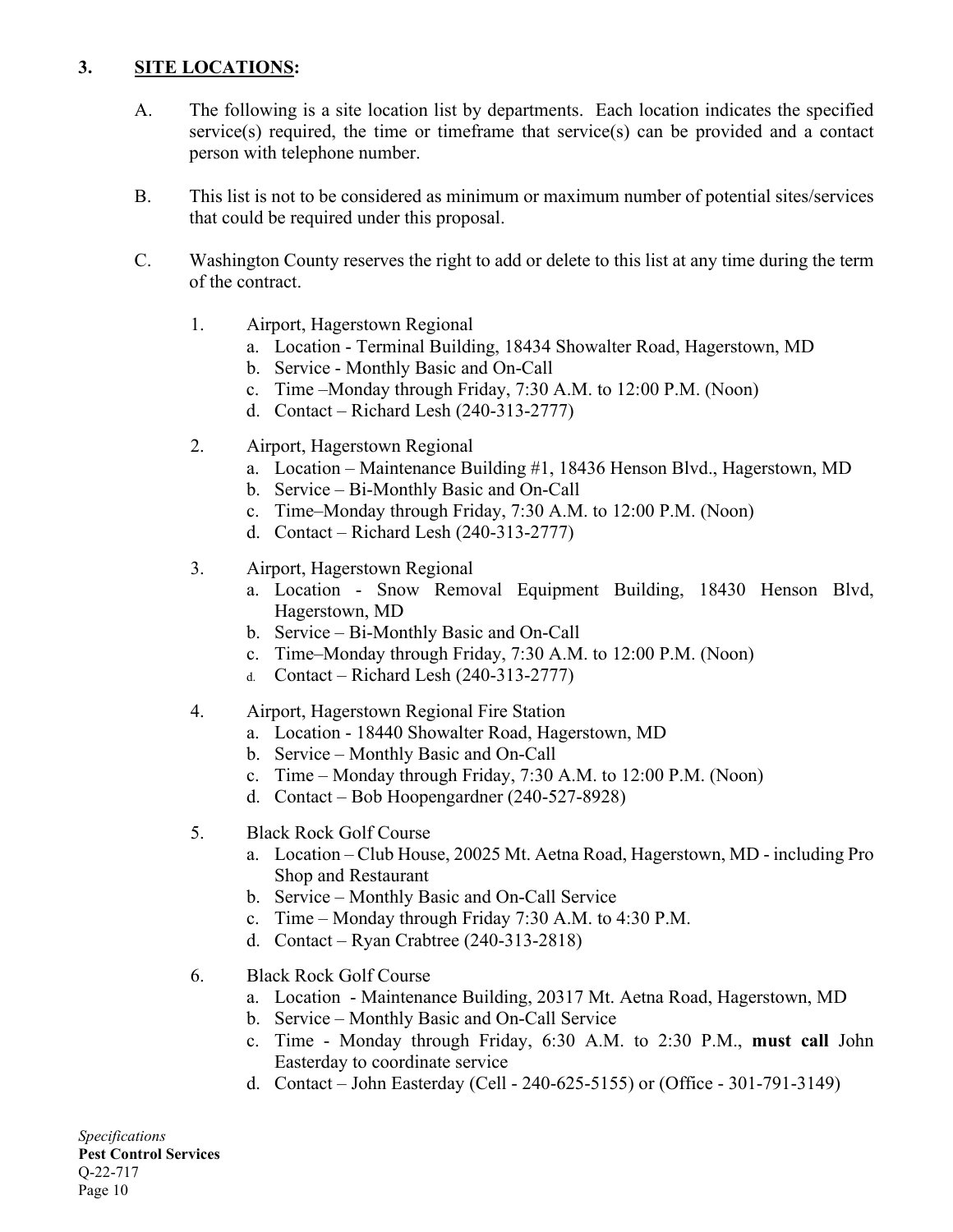- 7. Black Rock Golf Course
	- a. Location Maintenance Superintendent's Residence, 20245 Mt. Aetna Road, Hagerstown, MD (also known as the Ditto Farm)
	- b. Service Quarterly Basic and On-Call Service
	- c. Time Monday through Friday, 6:30 A.M. to 2:30 P.M., **must call** John Easterday to coordinate service
	- d. Contact John Easterday (Cell 240-625-5155) or (Office 301-791-3149)
- 8. Dwyer Building
	- a. Location 112 West Baltimore Street, Hagerstown, MD
	- b. Service Monthly Basic and On-Call Service
	- c. Time Monday through Friday, before 7:30 A.M. or after 4:30 P.M., **must call**  Gene Wolf to coordinate service
	- d. Contact Gene Wolf (240-313-2290)
- 9. Martin Luther King Center
	- a. Location 131 West North Street, Hagerstown, MD Including Kitchen, Classrooms, and the Basement
	- b. Service Monthly Basic and On-Call Service
	- c. Time Fridays only, 7:30 A.M. to 4:30 P.M., **must call** Gene Wolf to coordinate service
	- d. Contact Gene Wolf (240-313-2290)
- 10. Washington County Administrative Annex
	- a. Location 747 Northern Avenue, Hagerstown, MD 21742
	- b. Service Monthly Basic and On-Call Service
	- c. Time Monday through Friday, before 7:30 A.M. or after 4:30 P.M., **must call**  Gene Wolf to coordinate service
	- d. Contact Gene Wolf (240-313-2290)
- 11. Washington County Administration Complex
	- a. Location 100 West Washington St., Hagerstown, MD
	- b. Service Monthly Basic and On-Call
	- c. Time Monday through Friday, before 7:30 A.M. or after 4:30 P.M., **must call**  Gene Wolf to coordinate service
	- d. Contact Gene Wolf (240-313-2290)
- 12. Washington County Court House and Annex
	- a. Location 24 summit Ave., Hagerstown, MD
	- b. Service Monthly Basic and On-Call
	- c. Time Monday through Friday, before 7:30 A.M. or after 4:30 P.M., **must call**  Gene Wolf to coordinate service
	- d. Contact Gene Wolf (240-313-2290)
- 13. Washington County Office Building
	- a. Location 33 and 35 West Washington Street, Hagerstown, MD
	- b. Service Monthly Basic and On-Call
	- c. Time Monday through Friday, before 7:30 A.M. or after 4:30 P.M., **must call**  Gene Wolf to coordinate service
	- d. Contact Gene Wolf (240-313-2290)

*Specifications* **Pest Control Services** Q-22-717 Page 11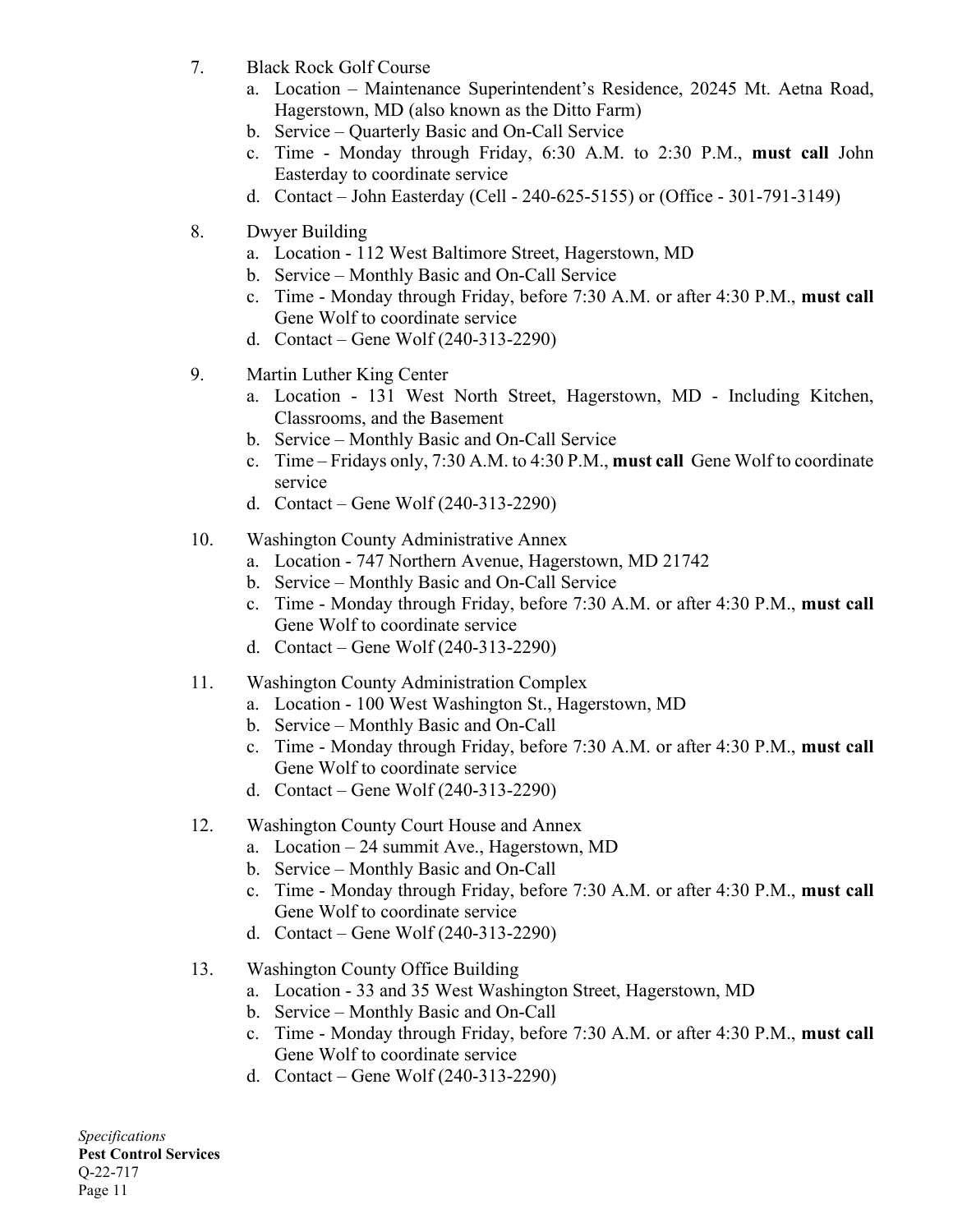- 14. Washington County Board of Elections
	- a. Location- 17718 Virginia Avenue, Hagerstown, MD 21742
	- b. Service- Monthly Basic and On-Call.
	- c. Time- Monday through Friday, 7:00 A.M. to 3:00 P.M.
	- d. Contact-Darryl Moore 240-313-2290/301-331-6719 (cell)
- 15. Washington County Agricultural Center
	- a. Location 7313 Sharpsburg Pike, Boonsboro, MD, Ag Museum / Maryland Cooperative Extension Service Office, Multi-Purpose Building and Kennel Building
	- b. Service Monthly Basic and On-Call
	- c. Time Monday through Friday, 7:00 A.M. to 10:30 A.M., **must call** Erin Overdorff or Wynn Churchey to coordinate service
	- d. Contact Erin Overdorff (240-313-2839)
- 16. Washington County Buildings, Grounds and Facilities
	- a. Location Doub's Woods Park, 1307 South Potomac St., Hagerstown, MD, Administration Building, Wood Shop and Maintenance Building
	- b. Service Monthly Basic and On-Call
	- c. Time Monday through Friday, 7:00 A.M. to 3:00 P.M., **must call** Kim Faith or Wynn Churchey to coordinate service
	- d. Contact Kim Faith or Wynn Churchey (240-313-2700)
- 17. Washington County Buildings, Grounds and Facilities
	- a. Location Kemps Mill Park, 11112 Kemps Mill Road, Williamsport, MD Concession Building and Bathrooms (app. 900 sf.)
	- b. Service Monthly Basic and On-Call, only during season June through August
	- c. Time Monday through Friday, 7:00 A.M. to 3:00 P.M., **must call** Kim Faith or Wynn Churchey to coordinate service
	- d. Contact Kim Faith or Wynn Churchey (240-313-2700)
- 18. Washington County Buildings, Grounds and Facilities
	- a. Location Martin L. Snook Park Pool, 17901 Halfway Blvd., Hagerstown, MD – Pool Dressing Room and Equipment Room
	- b. Service Monthly Basic and On-Call, only during season May 15 through Aug 15
	- c. Time Monday through Friday, 7:00 A.M. to 3:00 P.M., **must call** Kim Faith or Wynn Churchey to coordinate service
	- d. Contact Kim Faith or Wynn Churchey (240-313-2700)
- 19. Washington County Buildings, Grounds and Facilities
	- a. Location Pen Mar Park Museum and Dance Pavilion, 14600 Pen Mar-High Rock Road, Cascade, MD
	- b. Service Monthly Basic and On-Call, only during season May through September and 1<sup>st</sup> Saturday in October.
	- c. Time Monday through Friday, 7:00 A.M. to 3:00 P.M., **must call** Kim Faith or Wynn Churchey to coordinate service
	- d. Contact Kim Faith or Wynn Churchey (240-313-2700)

*Specifications* **Pest Control Services** Q-22-717 Page 12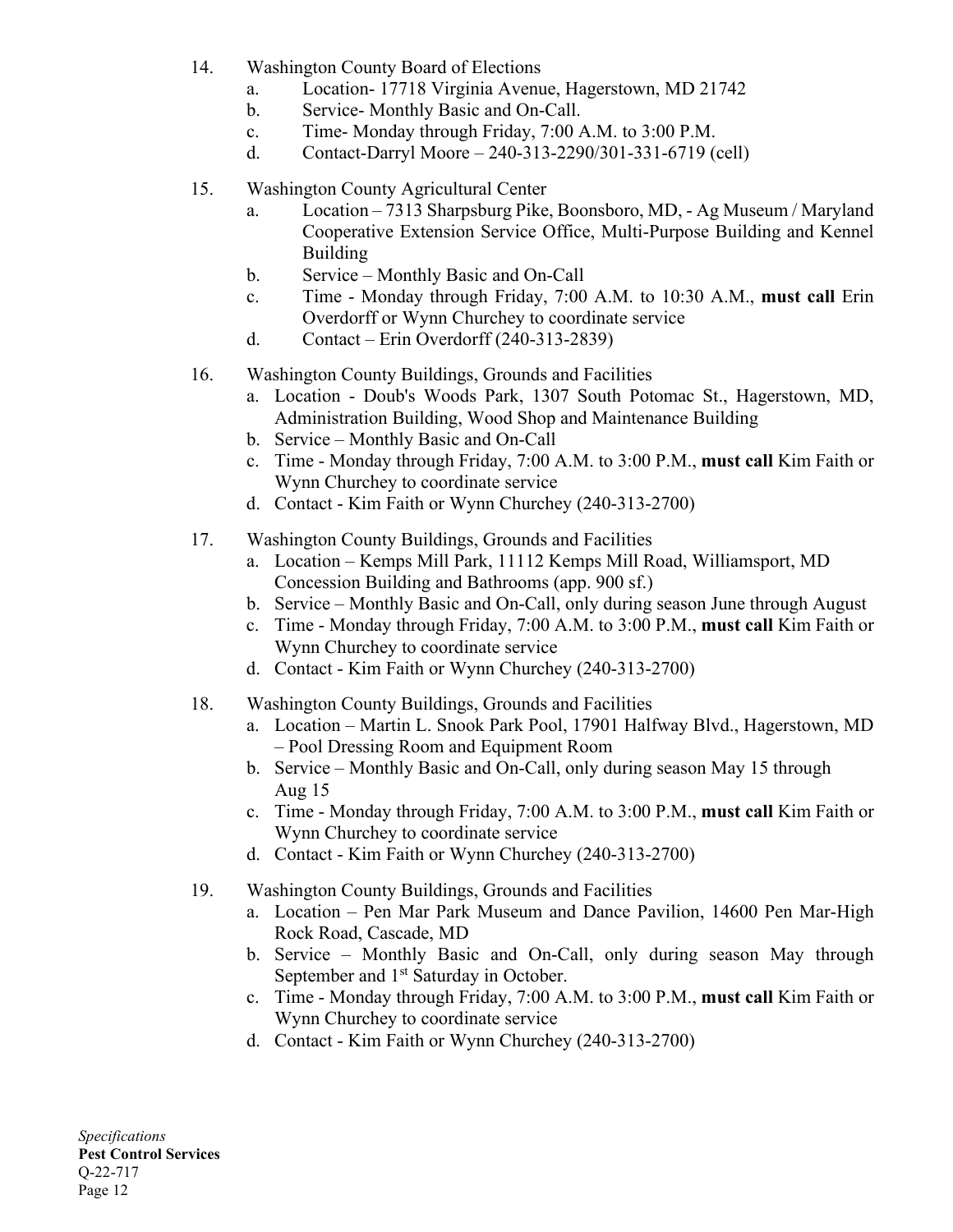- 20. Division of Fire and Emergency Services Special Operations Team
	- a. Location 638 Frederick Street, Hagerstown, MD
	- b. Service
		- (1) Monthly Basic and On-Call Service
		- (2) Annual Termite and Inspection Report
	- c. Time Monday through Friday 7:30 A.M. to 4:30 P.M., **must call** Eric Jacobs to coordinate service. Requires minimum forty-eight (48) hours' notice prior to service to arrange for building access.
	- d. Contact Eric Jacobs (240-500-4026)
- 21. Washington County Museum of Fine Arts
	- a. Location 401 Museum Drive, Hagerstown, MD
	- b. Service– Monthly Basic and On-Call
	- c. Time Tuesday through Friday, 10:00 A.M. to 5:00 P.M., **must call** Mike Churchey to coordinate service (301-739-5727)
	- d. Contact Nancy Motherway (301-739-5727)
- 22. Washington County Highway Department
	- a. Location Central Section, 601 Northern Ave., Hagerstown, MD
	- b. Service
		- (1) Monthly Basic and On-Call
		- (2) Annual Termite and Inspection Report
	- c. Time Monday through Thursday, 7:00 A.M. to 3:00 P.M.
	- d. Contact- Alicia Heil (240-313-2720)
- 23. Washington County Highway Department
	- a. Location Eastern Section 13230 Greensburg Road, Smithsburg, MD
	- b. Service
		- (1) Bi-Monthly Basic and On-Call
		- (2) Annual Termite and Inspection Report
	- c. Time Monday through Thursday, 7:00 A.M. to 3:00 P.M
	- d. Contact Alicia Heil (240-313-2720)

#### 24. Washington County Highway Department

- a. Location Southern Section 6223 Coffman Farm Road, Keedysville, MD
- b. Service
	- (1) Bi-Monthly Basic and On-Call
	- (2) Annual Termite and Inspection Report
- c. Time Monday through Thursday, 7:00 A.M. to 3:00 P.M
- d. Contact- Alicia Heil (240-313-2720)

#### 25. Washington County Highway Department

- a. Location Western Section 9659 National Pike, Big Pool, MD
- b. Service
	- (1) Bi-Monthly Basic and On-Call
	- (2) Annual Termite and Inspection Report
- c. Time Monday through Thursday, 7:00 A.M. to 3:00 P.M
- d. Contact- Alicia Heil (240-313-2720)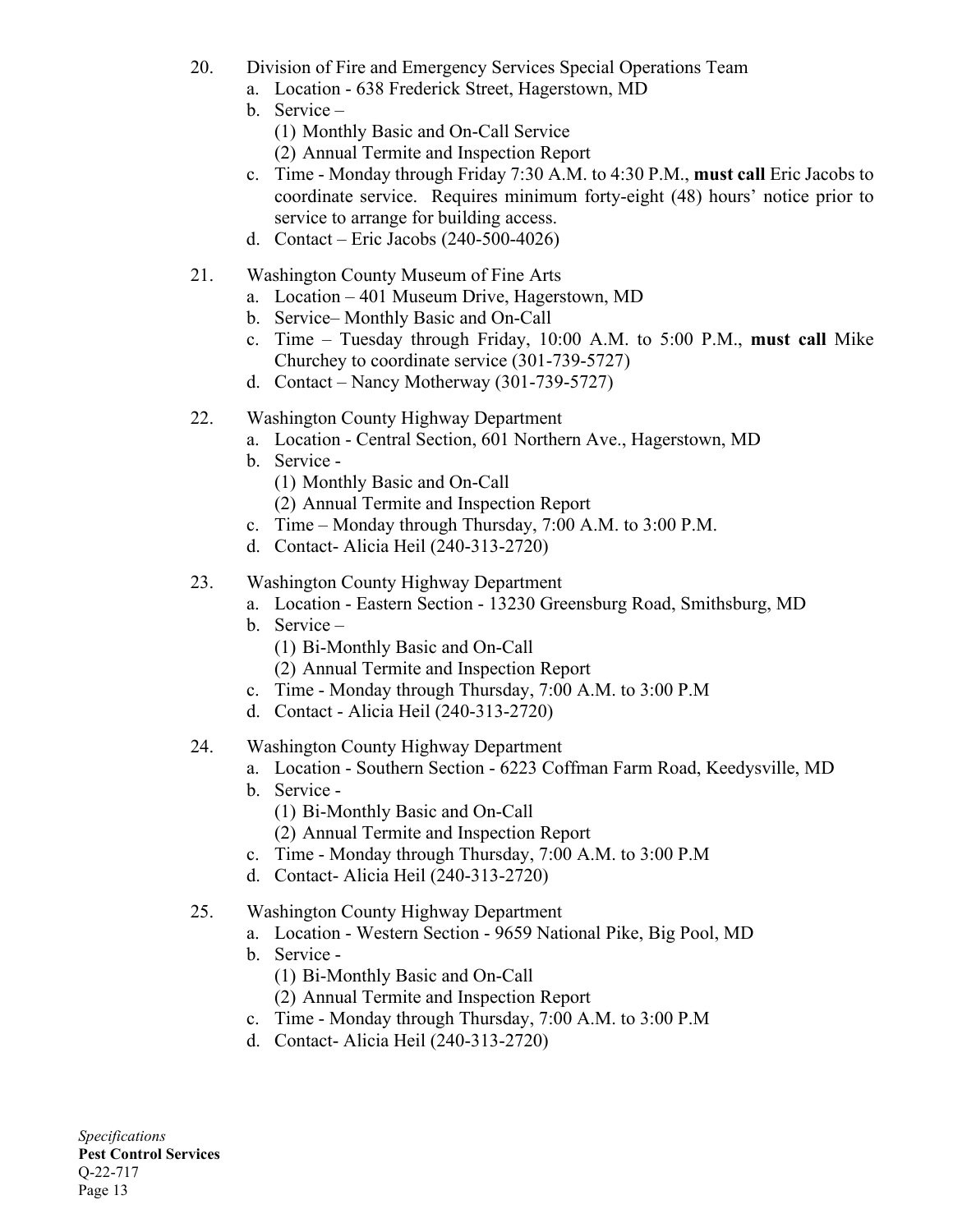- 26. Washington County Sheriff's Department
	- a. Location Detention Center, 500 Western Maryland Parkway, Hagerstown, MD - including the Main Jail, Central Booking, Minimum Security Wing, Female Housing, "E" and "H" Pods
	- b. Service Monthly Basic and On-Call
		- (1) All office areas
		- (2) Pipe chases, food handling and storage areas, trash disposal and storage areas interior and exterior.
	- c. Service Bi-Monthly Basic and On-Call (1) Interior of cells – All cells in all housing units every other month
	- d. Time Fridays' only, 8:00 A.M. to 8:30 A.M.
	- e. Contact Terry Hill (240-313-2133), Lindy Reese (240-313-2872) 1st Point of Contact
- 27. Washington County Sheriff's Department
	- a. Location Day Reporting Center, 145 Iko Way, Hagerstown, MD
	- b. Service Monthly Basic and On-Call
		- (1) Trash disposal and storage areas interior and exterior
	- c. Time Monday through Friday, 8:00 A.M. to 10:30 A.M or 12:30 P.M. to 3:00 P.M.
	- d. Contact Terry Hill (240-313-2133)
- 28. Washington County Sheriff's Department
	- a. Location Patrol and Garage Buildings, 500 Western Maryland Parkway, Hagerstown, MD
	- b. Service Monthly Basic and On-Call (1) Trash disposal and storage areas - interior and exterior
	- c. Time Monday through Friday, 8:00 A.M. to 10:30 A.M. or 12:30 P.M. to 3:00 P.M.
	- d. Contact Terry Hill (240-3113-2133)
- 29. Washington County Solid Waste Department
	- a. Location 12630 Earth Care Road, Hagerstown, MD (known as Forty West Landfill – Administration Building, Maintenance Building, Permits Sales Building and Scale House)
	- b. Service Monthly Basic, On-Call, and Bi-Weekly (monitoring and product replenishment of Rodent Baiters)
	- c. Time Monday through Friday, 7:30 A.M. to 3:00 P.M.
	- d. Contact Jamie Calandrelle (240-313-2790)
- 30. Washington County Transit Department
	- a. Location 1000 West Washington St., Hagerstown, MD
		- b. Service Bi-Monthly Basic and On-Call
		- c. Time Monday through Friday 7:30 A.M. to 4:30 P.M.
		- d. Contact Shawn Harbaugh (240-313-2750)

## 31. Washington County Department of Water Quality

- a. Location Administration Building, 16232 Elliott Parkway, Williamsport, MD
- b. Service Monthly Basic and On-Call

*Specifications* **Pest Control Services** Q-22-717 Page 14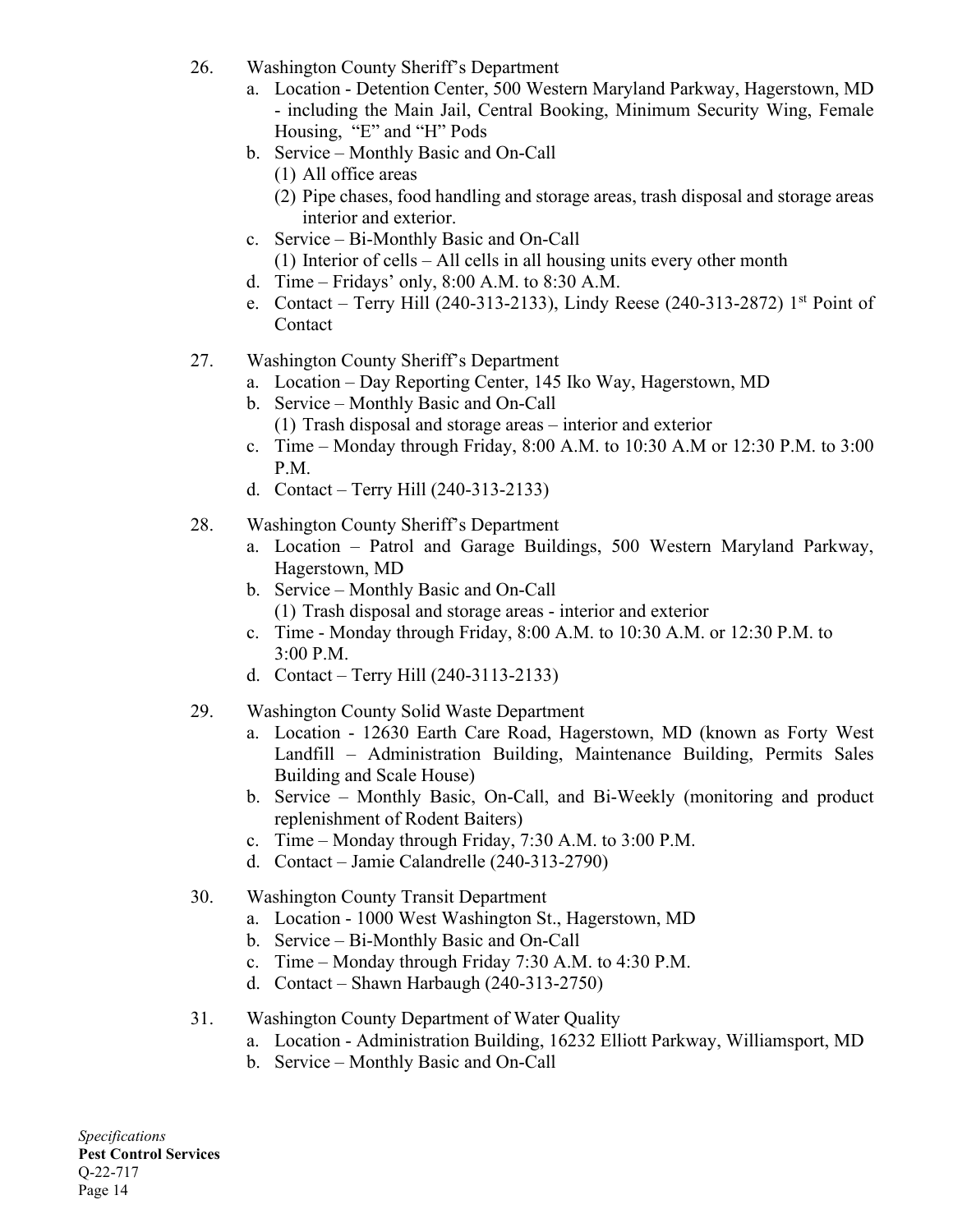- c. Time Monday through Friday, after 4:00 P.M., **must call (**240-313-2600) to coordinate time of service.
- d. Contact Davina Yutzy (240-313-2630)
- 32. Washington County Department of Water Quality
	- a. Location Antietam WWTP, 4435 Harpers Ferry Rd., Sharpsburg, MD Control Building
	- b. Service Quarterly Basic and On-Call
	- c. Time Monday through Friday, 8:00 A.M. to 4:00 P.M., **must call (**240-313- 2600) to coordinate time of service.
	- d. Contact Davina Yutzy (240-313-2630)
- 33. Washington County Department of Water Quality
	- a. Location Conococheague WWTP, 16232 Elliott Parkway, Williamsport, MD
	- b. Service Quarterly Basic and On-Call Control Building-entire building, Solids Handling Building-office area only, Pump Repair Building-office area only.
	- c. Time Monday through Friday, 8:00 A.M. to 4:00 P.M., **must call (**240-313- 2600) to coordinate time of service.
	- d. Contact Davina Yutzy (240-313-2630)
- 34. Washington County Department of Water Quality
	- a. Location Maintenance Inventory Building 16232 Elliott Parkway, Williamsport, MD.
	- b. Service Quarterly Basic and On-Call
	- c. Time Monday through Friday, 8:00 A.M. to 4:00 P.M., **must call (**240-313- 2600) to coordinate time of service
	- d. Contact Davina Yutzy (240-313-2630)
- 35. Washington County Department of Water Quality
	- a. Location Maintenance Office Building 16232 Elliott Parkway, Williamsport, MD
	- b. Service Quarterly Basic and On-Call
	- c. Time Monday through Friday, 8:00 A.M. to 4:00 P.M., **must call (**240-313- 2600) to coordinate time of service
	- d. Contact Davina Yutzy (240-313-2630)
- 36. Washington County Department of Water Quality
	- a. Location Sharpsburg WTP, 17070 Shepherdstown Pike, Sharpsburg, MD
	- b. Service Quarterly Basic and On-Call
	- c. Time Monday through Friday, 8:00 A.M. to 4:00 P.M., **must call** (240-313- 2600) to coordinate time of service.
	- d. Contact Davina Yutzy (240-313-2630)
- 37. Washington County Department of Water Quality
	- a. Location Smithsburg WWTP, 22523 Leitersburg/Smithsburg Rd., Smithsburg, MD – Control Building only
	- b. Service Quarterly Basic and On-Call
	- c. Time Monday through Friday, 8:00 A.M. to 4:00 P.M., **must call** (240-313- 2600) to coordinate time of service.
	- d. Contact Davina Yutzy (240-313-2630)

*Specifications* **Pest Control Services** Q-22-717 Page 15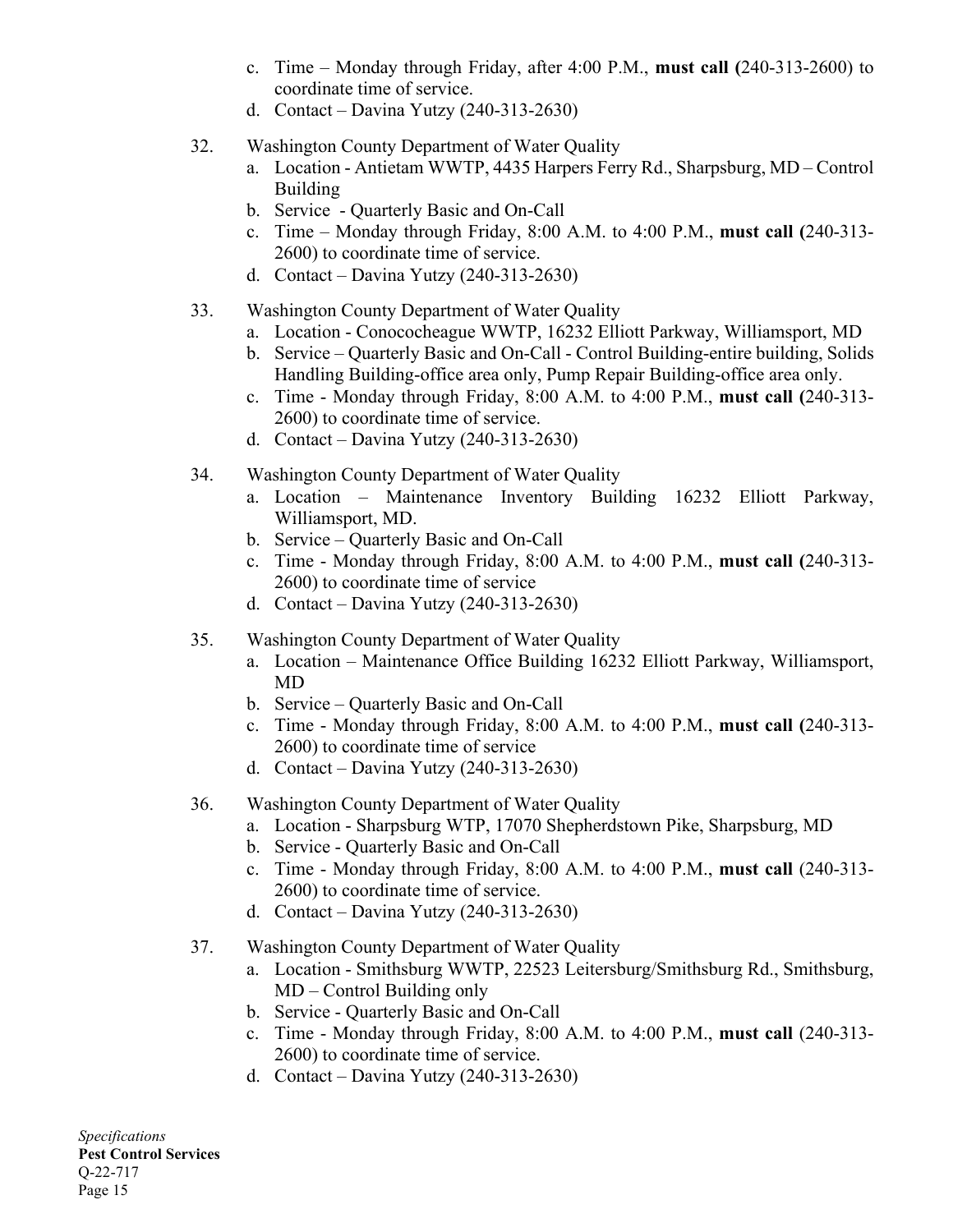- 38. Washington County Department of Water Quality
	- a. Location Winebrenner WWTP, 25040 Pen Mar Road, Cascade, MD Office area only
	- b. Service Quarterly Basic and On-Call
	- c. Time Monday through Friday, 8:00 A.M. to 4:00 P.M., **must call** (240-313- 2600) to coordinate time of service.
	- d. Contact Davin Yutzy (240-313-2630)
- 39 Washington County Department of Water Quality
	- a. Location Elk Ridge Treatment Plant, 3728 Chestnut Grove Road, Keedysville, MD 21756
	- b. Service Quarterly Basic and On-Call
	- c. Time Monday through Friday, 8:00 A.M. to 4:00 P.M., **must call** (240-313- 2600) to coordinate time of service.
	- d. Contact Davin Yutzy (240-313-2630)
- 40. Washington County Transit Department (Transit Transfer Center)
	- a Location Corner of Franklin Street and Prospect Street
	- b. Service Bi-Monthly Basic and On-Call
	- c. Time Monday through Friday 7:30 A.M. to 4:30 P.M., **must call** Shawn Harbaugh to coordinate time of service.
	- d. Contact Shawn Harbaugh (240-313-2750)
- 41. Washington County Emergency Air Unit
	- a. Location 17556 York Road, Hagerstown, MD
	- b. Service Monthly Basic and On-Call
	- c. Time Monday through Friday 8:00 A.M. to 3:00 P.M.
	- d. Contact Brian Lowman (240-291-3192)
- 42. Emergency Services/911 Center
	- a. Location 16232 Elliott Parkway, Williamsport, MD
	- b. Service Monthly Basic and On-Call
	- c. Time Monday through Friday 7:30 A.M. to 4:00 P.M.
	- d. Contact Bonnie Keltner (240-313-4362)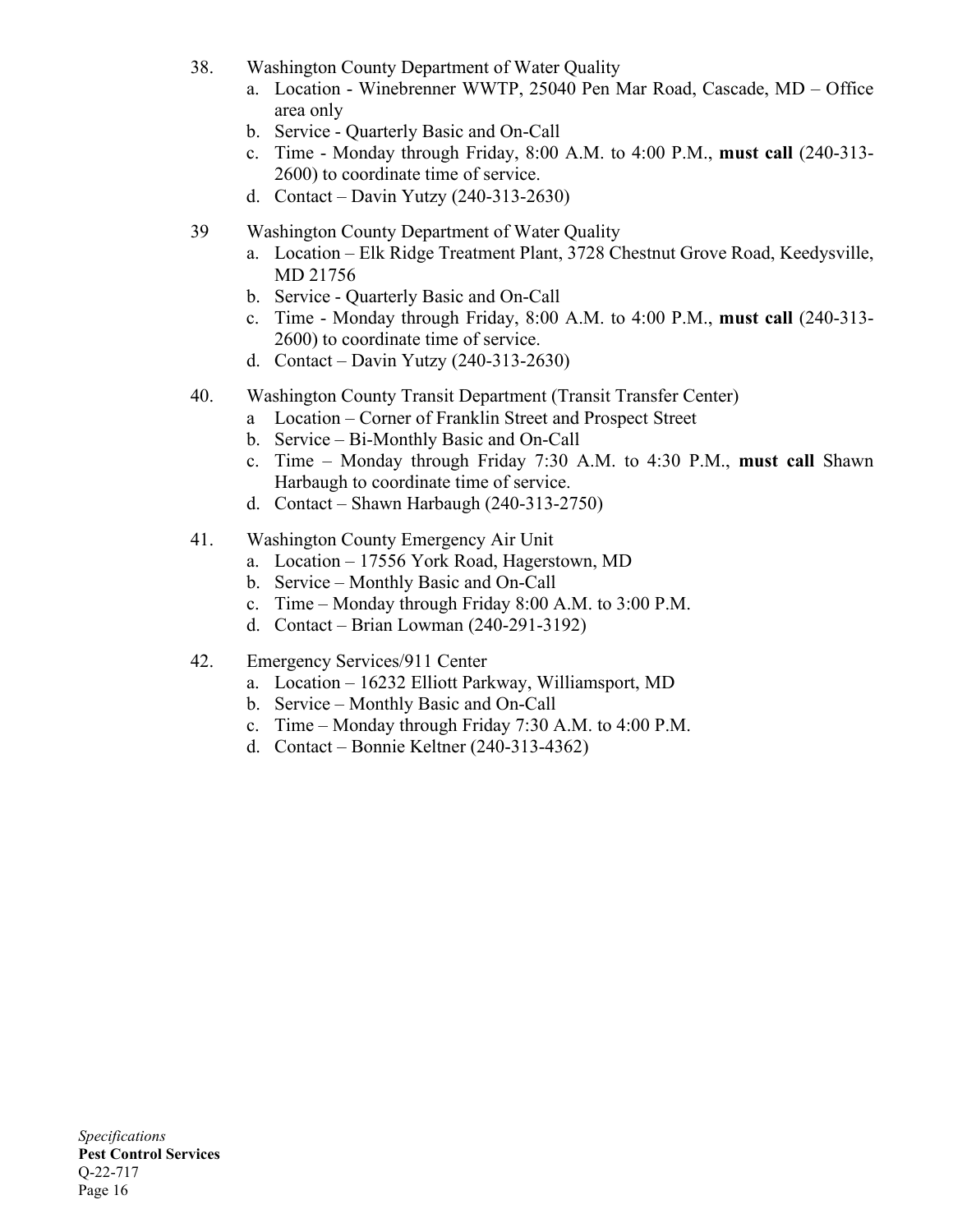# **4. MATERIALS:**

- A. All materials used in pest control work shall conform to Federal, State and local ordinances and laws.
- B. Rodenticides shall be used with all due precaution to avoid accidents to humans, domestic animals and pets.
- C. Special care shall be exercised in the use of liquid insecticides in areas having asphaltic, mastic or linoleum floor surfaces.
- D. All pest control work shall be performed in a safe manner and in accordance with the most modern and effective scientific pest control procedures.

#### **5. SERVICING:**

- A. In the event of persistent infestations, continued service shall be provided, at no additional cost, until the condition is under control. This condition must be satisfactory with the Owner's Representative.
- B. All service, basic and/or special, shall be performed so as not to interrupt normal operations of County facilities.
- C. Larger Buildings Frequency/Control: Treatment shall be provided to typical common areas of all buildings in accordance with the frequency as noted in the specifications. Common areas include, but not limited to, basements, hallways, bathrooms, kitchens, closets, break rooms, lunchrooms, boiler rooms and elevator pits. General office areas of the larger administrative buildings are excluded from treatment.
- **6. SERVICING TICKETS:** Upon completion of providing any service, the Contractor shall provide the Owner's Representative with a "servicing ticket", which the department representative has signed.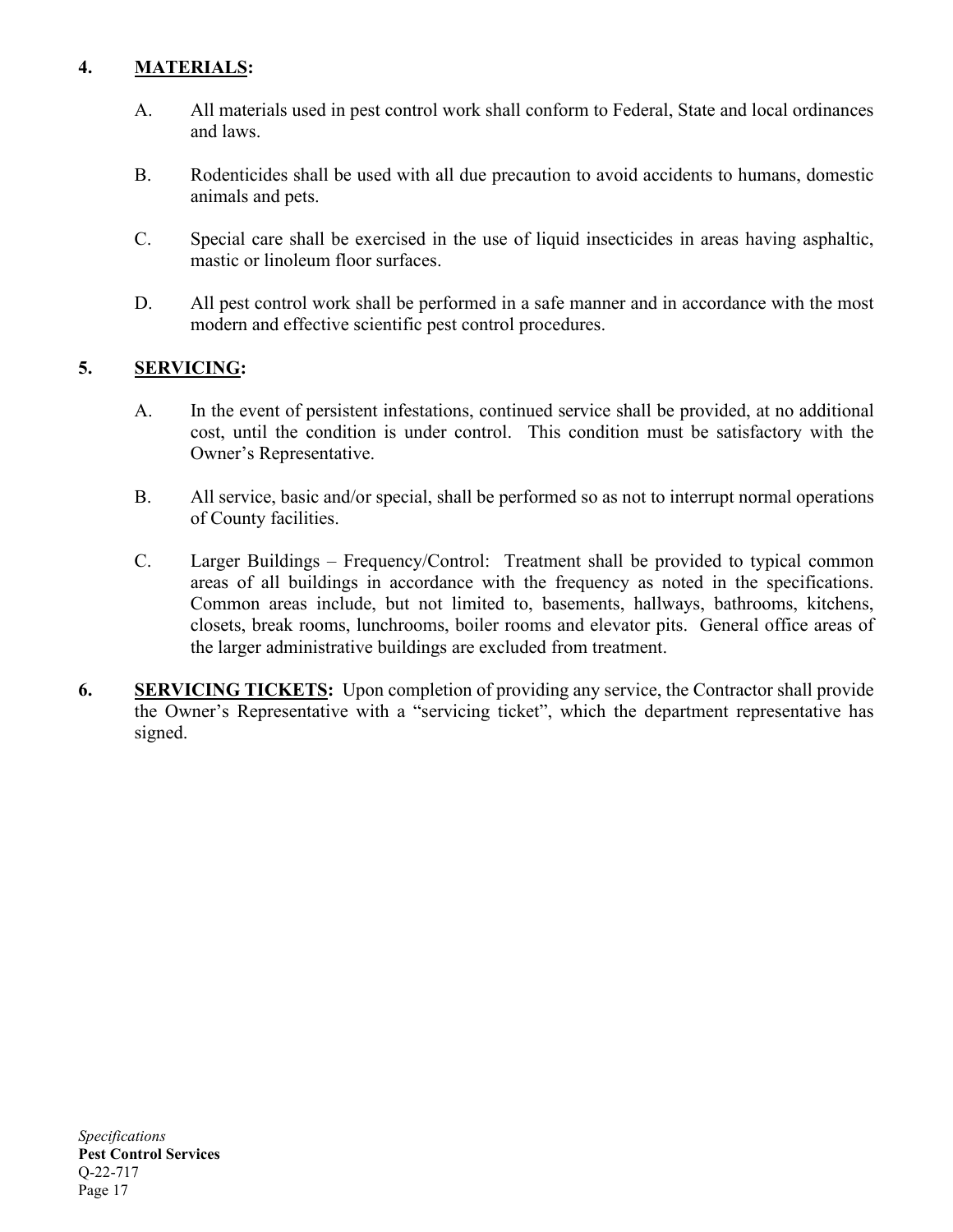| Item<br>No. | <b>Description / Written Unit Price</b>                     |                             | Unit     | Qty. | <b>Unit Price</b> | <b>Total Price</b>                     |
|-------------|-------------------------------------------------------------|-----------------------------|----------|------|-------------------|----------------------------------------|
| 1.          | AIRPORT - Terminal Building<br>(written)<br>(written)       | Dollars<br>Cents per        | Month    | 12   | \$<br>(Figures)   | $\boldsymbol{\mathsf{S}}$<br>(Figures) |
| 2.          | AIRPORT - Maintenance Building #1<br>(written)<br>(written) | <b>Dollars</b><br>Cents per | Bi-Month | 6    | \$<br>(Figures)   | $\$$<br>(Figures)                      |
| 3.          | AIRPORT - Snow Removal Building<br>(written)<br>(written)   | Dollars<br>Cents per        | Bi-Month | 6    | \$<br>(Figures)   | $\mathbb S$<br>(Figures)               |
| 4.          | <b>AIRPORT</b> – Fire Station<br>(written)<br>(written)     | Dollars<br>Cents per        | Month    | 12   | \$<br>(Figures)   | \$<br>(Figures)                        |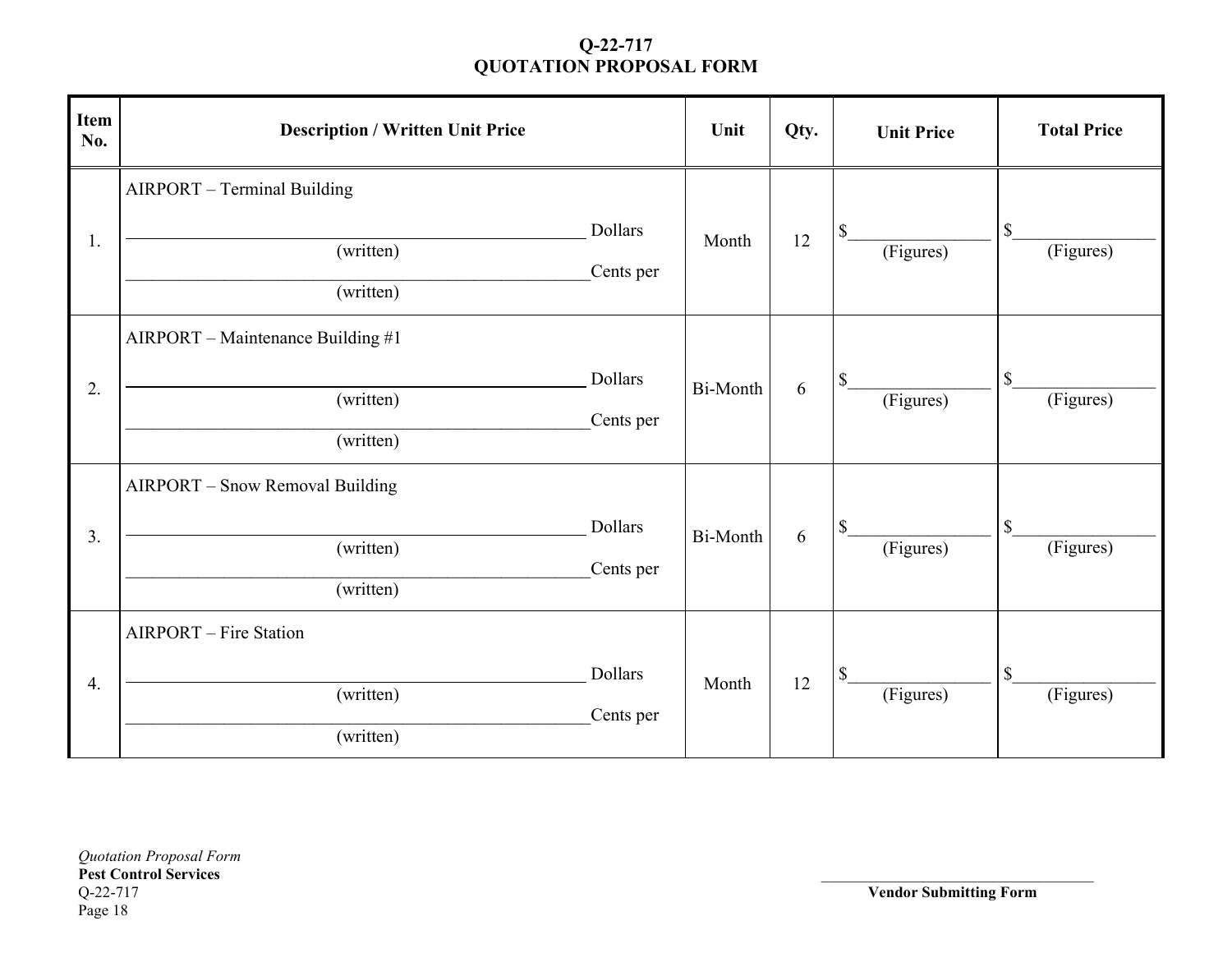| <b>Item</b><br>No. | <b>Description / Written Unit Price</b>                                                           |                             | Unit    | Qty.           | <b>Unit Price</b> | <b>Total Price</b>       |
|--------------------|---------------------------------------------------------------------------------------------------|-----------------------------|---------|----------------|-------------------|--------------------------|
| 5.                 | BLACK ROCK GOLF COURSE - Club House, including Pro-Shop &<br>Restaurant<br>(written)<br>(written) | <b>Dollars</b><br>Cents per | Month   | 12             | \$<br>(Figures)   | $\$$<br>(Figures)        |
| 6.                 | <b>BLACK ROCK GOLF COURSE - Maintenance Building</b><br>(written)<br>(written)                    | <b>Dollars</b><br>Cents per | Month   | 12             | (Figures)         | $\$$<br>(Figures)        |
| 7.                 | BLACK ROCK GOLF COURSE - Maintenance Superintendent's<br>Residence<br>(written)<br>(written)      | <b>Dollars</b><br>Cents per | Quarter | $\overline{4}$ | (Figures)         | $\mathbb S$<br>(Figures) |
| 8.                 | <b>DWYER BUILDING</b><br>(written)<br>(written)                                                   | Dollars<br>Cents per        | Month   | 12             | \$<br>(Figures)   | $\$$<br>(Figures)        |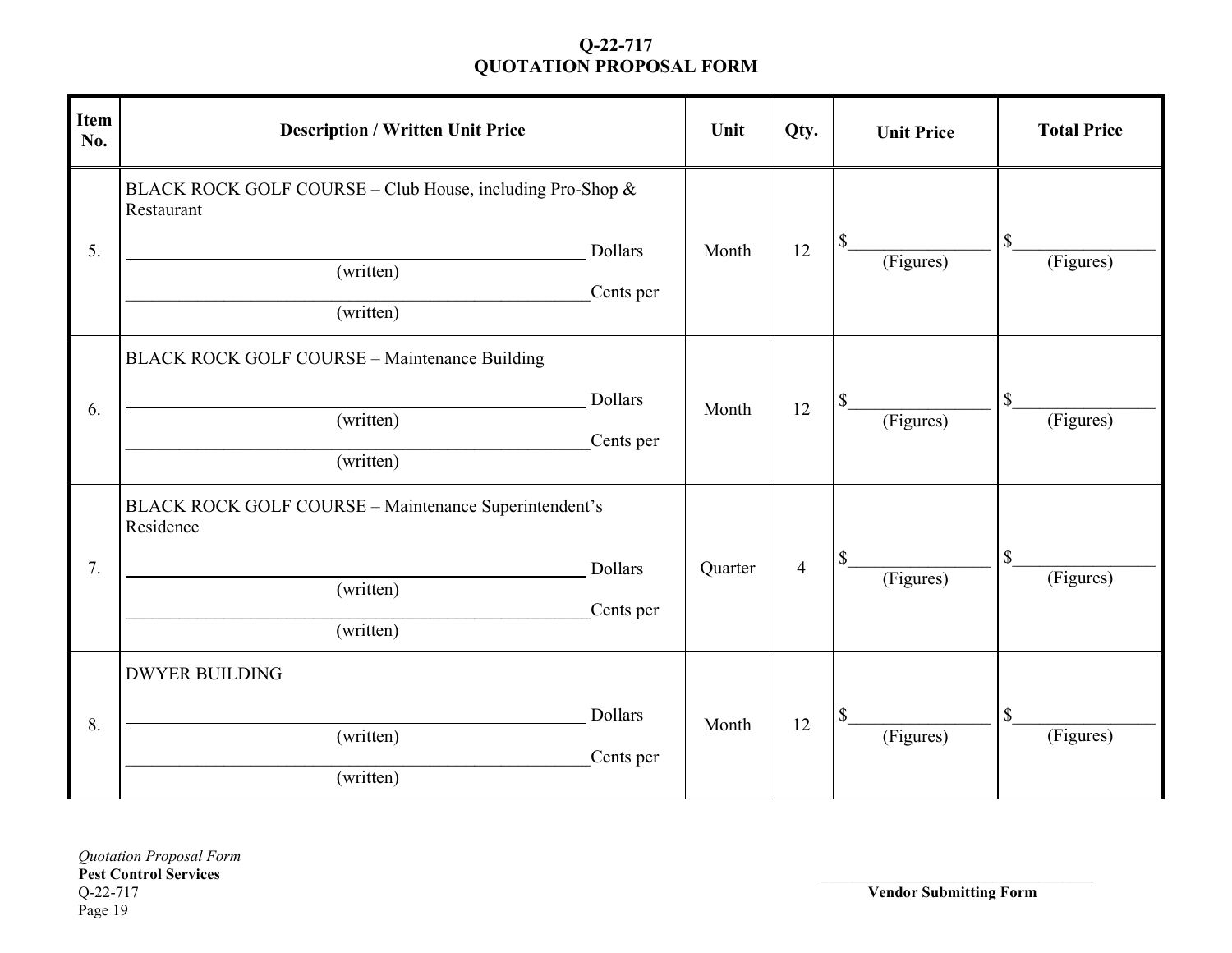| <b>Item</b><br>No. | <b>Description / Written Unit Price</b>                            |                             | Unit  | Qty. | <b>Unit Price</b> | <b>Total Price</b> |
|--------------------|--------------------------------------------------------------------|-----------------------------|-------|------|-------------------|--------------------|
| 9.                 | MARTIN LUTHER KING CENTER<br>(written)<br>(written)                | Dollars<br>Cents per        | Month | 12   | \$<br>(Figures)   | \$<br>(Figures)    |
| 10.                | WASHINGTON COUNTY ADMINISTRATIVE ANNEX<br>(written)<br>(written)   | <b>Dollars</b><br>Cents per | Month | 12   | \$<br>(Figures)   | \$<br>(Figures)    |
| 11.                | WASHINGTON COUNTY ADMINISTRATION COMPLEX<br>(written)<br>(written) | <b>Dollars</b><br>Cents per | Month | 12   | \$<br>(Figures)   | \$<br>(Figures)    |
| 12.                | WASHINGTON COUNTY COURT HOUSE AND ANNEX<br>(written)<br>(written)  | <b>Dollars</b><br>Cents per | Month | 12   | \$<br>(Figures)   | \$<br>(Figures)    |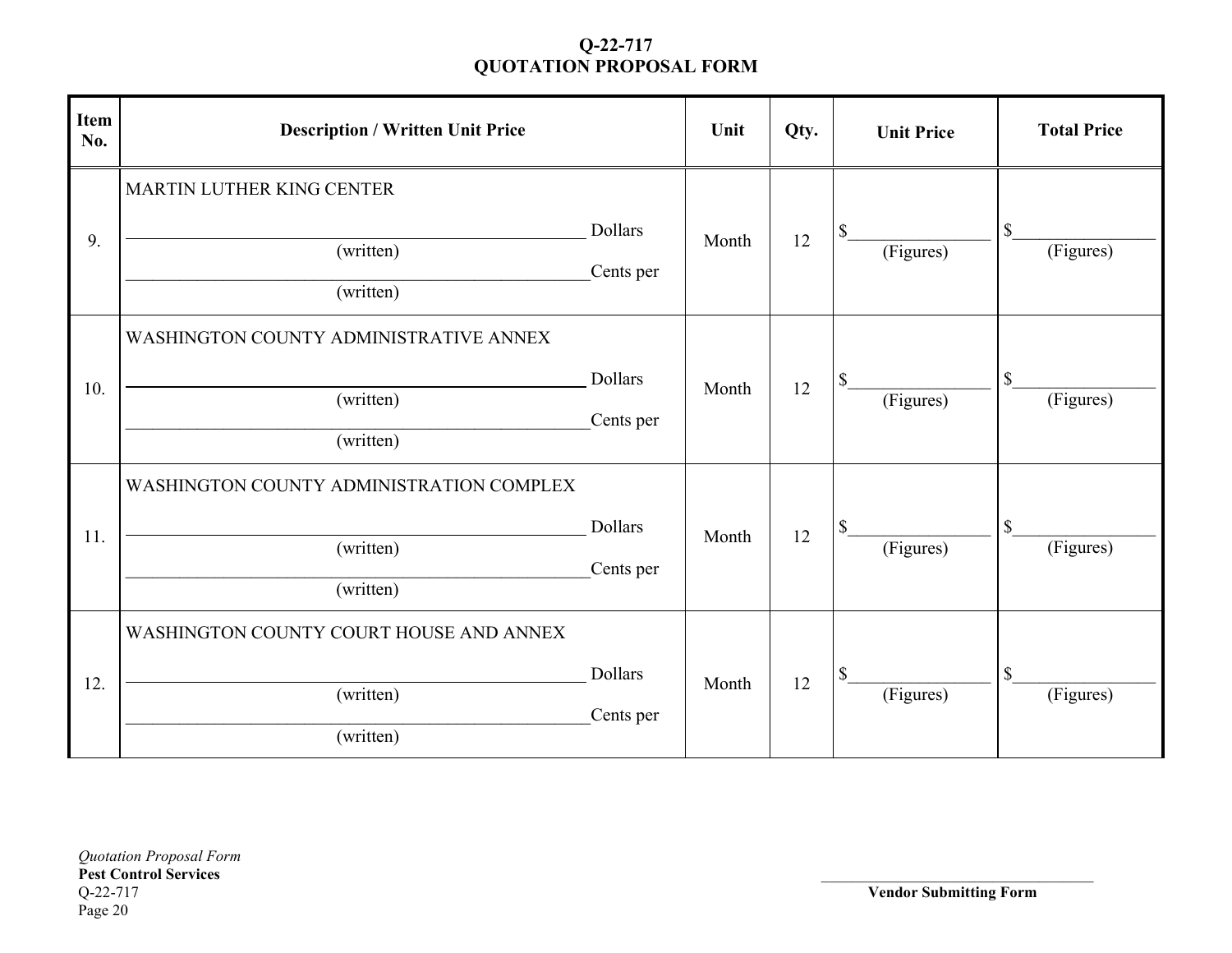| <b>Item</b><br>No. | <b>Description / Written Unit Price</b>                                                              |                             | Unit  | Qty. | <b>Unit Price</b> | <b>Total Price</b>                     |
|--------------------|------------------------------------------------------------------------------------------------------|-----------------------------|-------|------|-------------------|----------------------------------------|
| 13.                | <b>WASHINGTON COUNTY OFFICE BUILDING</b><br>(written)<br>(written)                                   | <b>Dollars</b><br>Cents per | Month | 12   | \$<br>(Figures)   | $\mathbb{S}$<br>(Figures)              |
| 14.                | <b>WASHINGTON COUNTY BOARD OF ELECTIONS</b><br>(written)<br>(written)                                | Dollars<br>Cents per        | Month | 12   | \$<br>(Figures)   | $\boldsymbol{\mathsf{S}}$<br>(Figures) |
| 15.                | WASHINGTON COUNTY AGRICULTURAL CENTER<br>(written)<br>(written)                                      | <b>Dollars</b><br>Cents per | Month | 12   | \$<br>(Figures)   | $\mathbb{S}$<br>(Figures)              |
| 16.                | WASHINGTON COUNTY Buildings, Grounds and Facilities -<br>Doub's Woods Park<br>(written)<br>(written) | <b>Dollars</b><br>Cents per | Month | 12   | \$<br>(Figures)   | \$<br>(Figures)                        |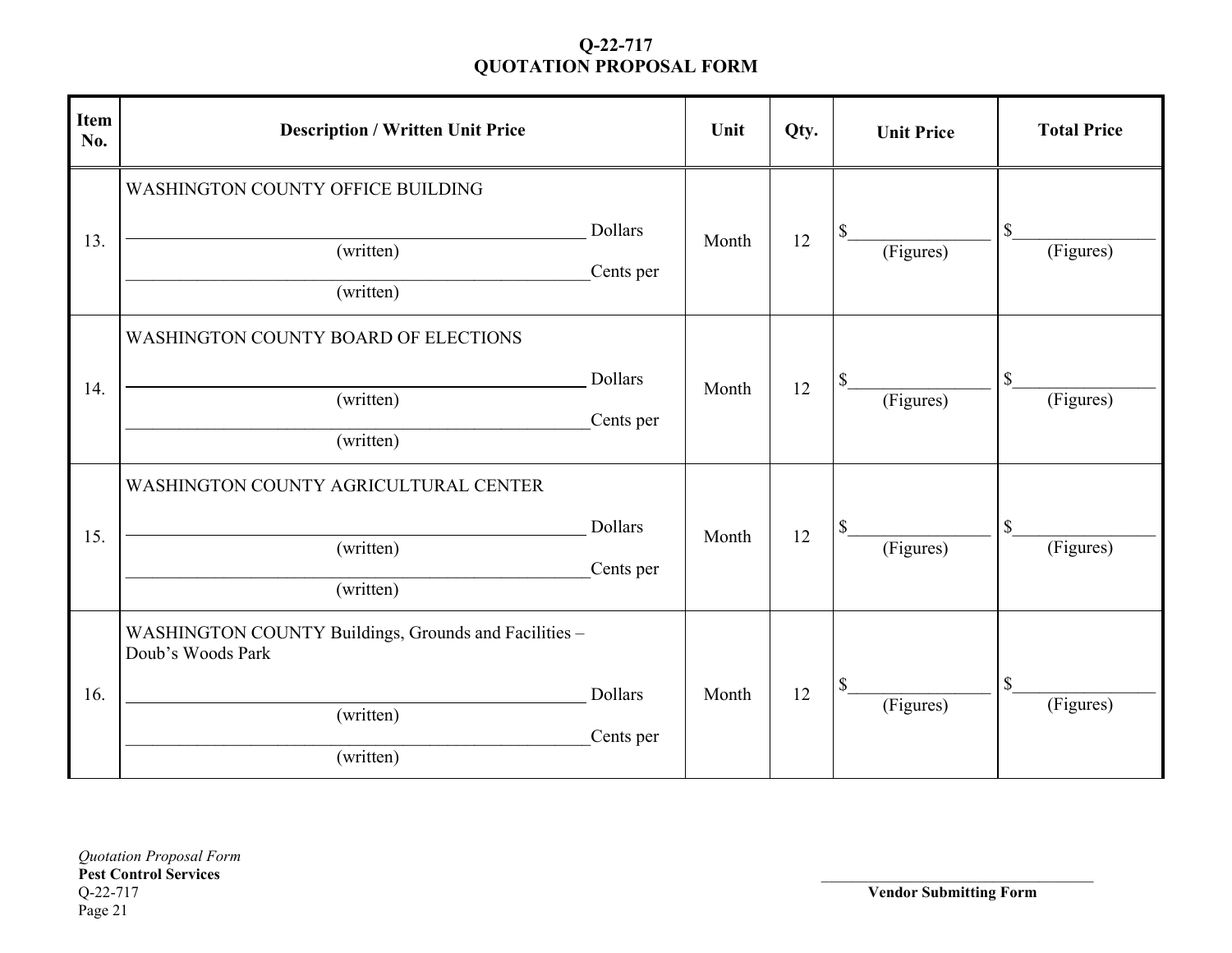| <b>Item</b><br>No. | <b>Description / Written Unit Price</b>                                                                                                                                                                      | Unit  | Qty.           | <b>Unit Price</b> | <b>Total Price</b>                     |
|--------------------|--------------------------------------------------------------------------------------------------------------------------------------------------------------------------------------------------------------|-------|----------------|-------------------|----------------------------------------|
| 17.                | WASHINGTON COUNTY BUILDINGS, GROUNDS AND FACILITIES -<br>Kemps Mill Park (July & August 2022, June 2023)<br><b>Dollars</b><br>(written)<br>Cents per<br>(written)                                            | Month | $\overline{3}$ | \$<br>(Figures)   | $\mathbb{S}$<br>(Figures)              |
| 18.                | WASHINGTON COUNTY BUILDINGS, GROUNDS AND FACILITIES -<br>Martin L. Snook Park Pool (July & August 2022, May & June 2023)<br>Dollars<br>(written)<br>Cents per<br>(written)                                   | Month | $\overline{4}$ | \$<br>(Figures)   | $\mathbb S$<br>(Figures)               |
| 19.                | WASHINGTON COUNTY BUILDINGS, GROUNDS AND FACILITIES -<br>Pen Mark Park Museum & Dance Pavilion (July, August, September,<br>October 2022 & May, June 2023)<br>Dollars<br>(written)<br>Cents per<br>(written) | Month | 6              | \$<br>(Figures)   | $\boldsymbol{\mathsf{S}}$<br>(Figures) |
| 20a.               | DIVISION OF FIRE AND EMERGENCY SERVICES SPECIAL<br><b>OPERATIONS TEAM</b><br><b>Dollars</b><br>(written)<br>Cents per<br>(written)                                                                           | Month | 12             | (Figures)         | $\boldsymbol{\mathsf{S}}$<br>(Figures) |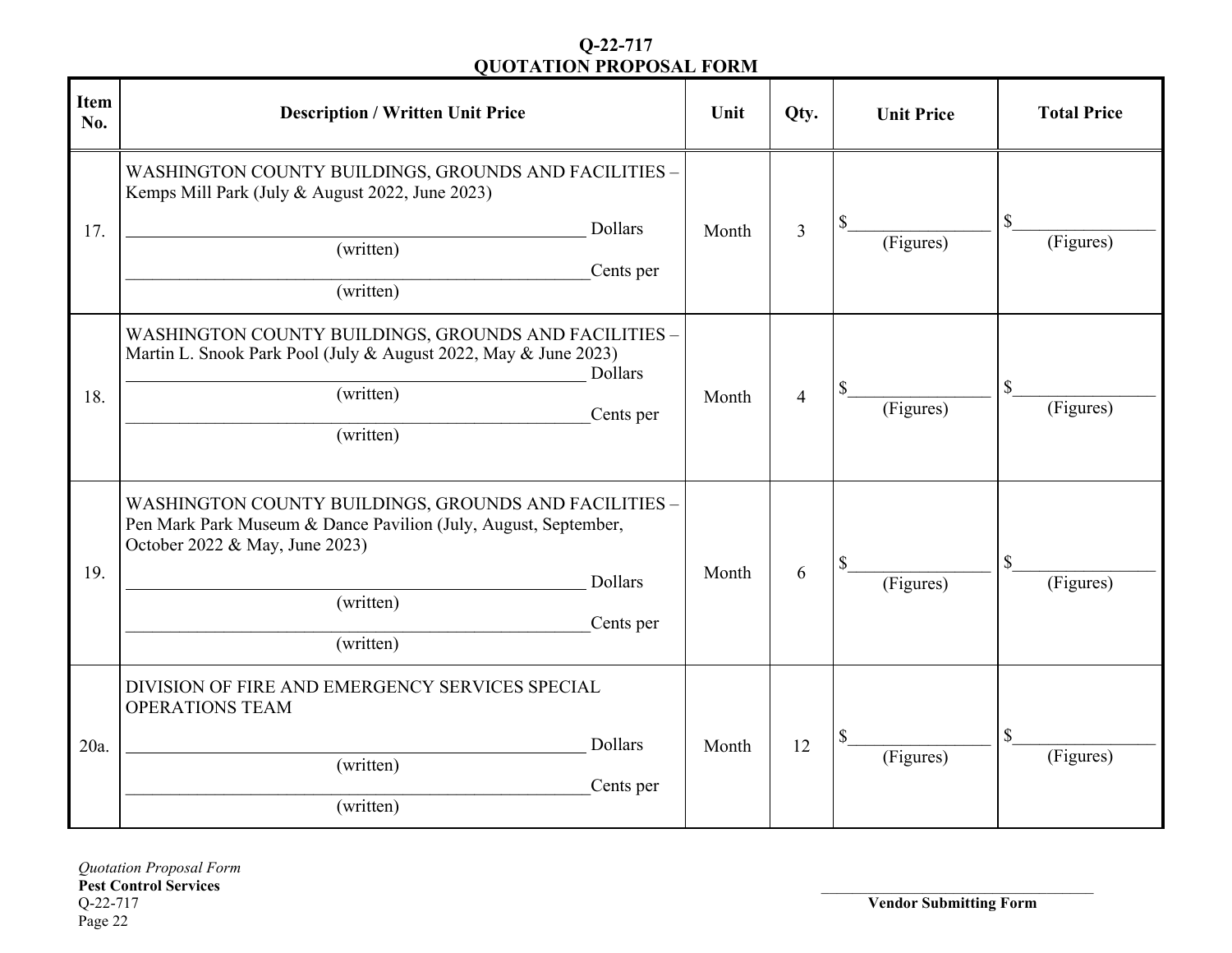| <b>Item</b><br>No. | <b>Description / Written Unit Price</b>                                                                                           |                             | Unit   | Qty.         | <b>Unit Price</b> | <b>Total Price</b> |
|--------------------|-----------------------------------------------------------------------------------------------------------------------------------|-----------------------------|--------|--------------|-------------------|--------------------|
| 20b.               | DIVISION OF FIRE AND EMERGENCY SERVICES SPECIAL<br>OPERATIONS TEAM (Termite and Inspection Report ONLY)<br>(written)<br>(written) | <b>Dollars</b><br>Cents per | Annual | $\mathbf{1}$ | \$<br>(Figures)   | \$<br>(Figures)    |
| 21.                | <b>WASHINGTON COUNTY MUSEUM OF FINE ARTS</b><br>(written)<br>(written)                                                            | Dollars<br>Cents per        | Month  | 12           | \$<br>(Figures)   | \$<br>(Figures)    |
| 22a.               | WASHINGTON COUNTY HIGHWAY DEPARTMENT - Central Section<br>(written)<br>(written)                                                  | <b>Dollars</b><br>Cents per | Month  | 12           | \$<br>(Figures)   | \$<br>(Figures)    |
| 22b.               | WASHINGTON COUNTY HIGHWAY DEPARTMENT - Central<br>Location (Termite and Inspection Report ONLY)<br>(written)<br>(written)         | <b>Dollars</b><br>Cents per | Annual | $\mathbf{1}$ | \$<br>(Figures)   | \$<br>(Figures)    |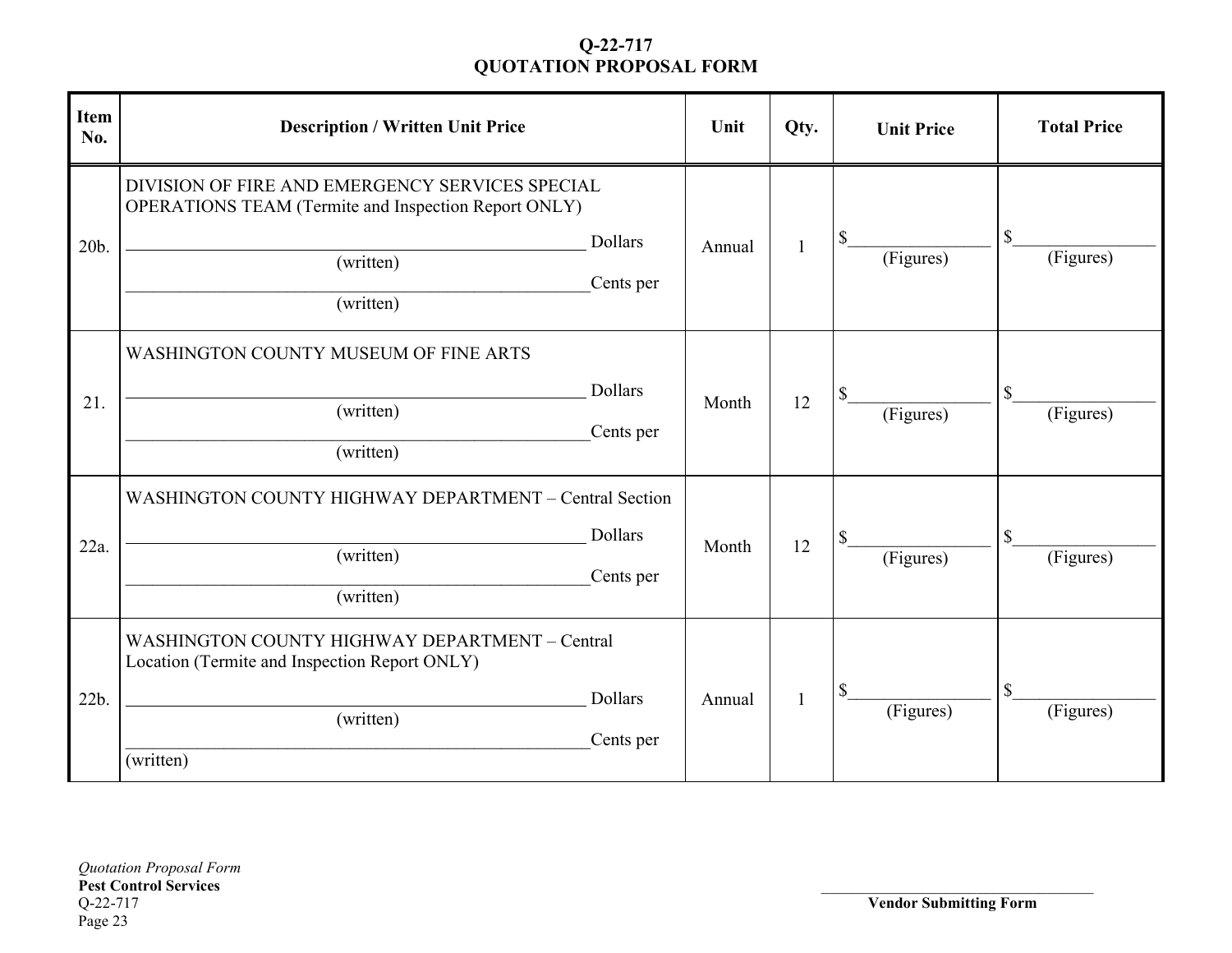| <b>Item</b><br>No. | <b>Description / Written Unit Price</b>                                                                                                           | Unit     | Qty. | <b>Unit Price</b> | <b>Total Price</b> |
|--------------------|---------------------------------------------------------------------------------------------------------------------------------------------------|----------|------|-------------------|--------------------|
| 23a.               | WASHINGTON COUNTY HIGHWAY DEPARTMENT - Eastern Section<br>Dollars<br>(written)<br>Cents per<br>(written)                                          | Bi-Month | 6    | \$<br>(Figures)   | \$<br>(Figures)    |
| 23b.               | WASHINGTON COUNTY HIGHWAY DEPARTMENT - Eastern Section<br>(Termite and Inspection Report ONLY)<br>Dollars<br>(written)<br>Cents per<br>(written)  | Annual   | 1    | \$<br>(Figures)   | \$<br>(Figures)    |
| 24a.               | WASHINGTON COUNTY HIGHWAY DEPARTMENT - Southern<br>Section<br>Dollars<br>(written)<br>Cents per<br>(written)                                      | Bi-Month | 6    | \$<br>(Figures)   | \$<br>(Figures)    |
| 24b.               | WASHINGTON COUNTY HIGHWAY DEPARTMENT - Southern<br>Section (Termite and Inspection Report ONLY)<br>Dollars<br>(written)<br>Cents per<br>(written) | Annual   | 1    | \$<br>(Figures)   | \$<br>(Figures)    |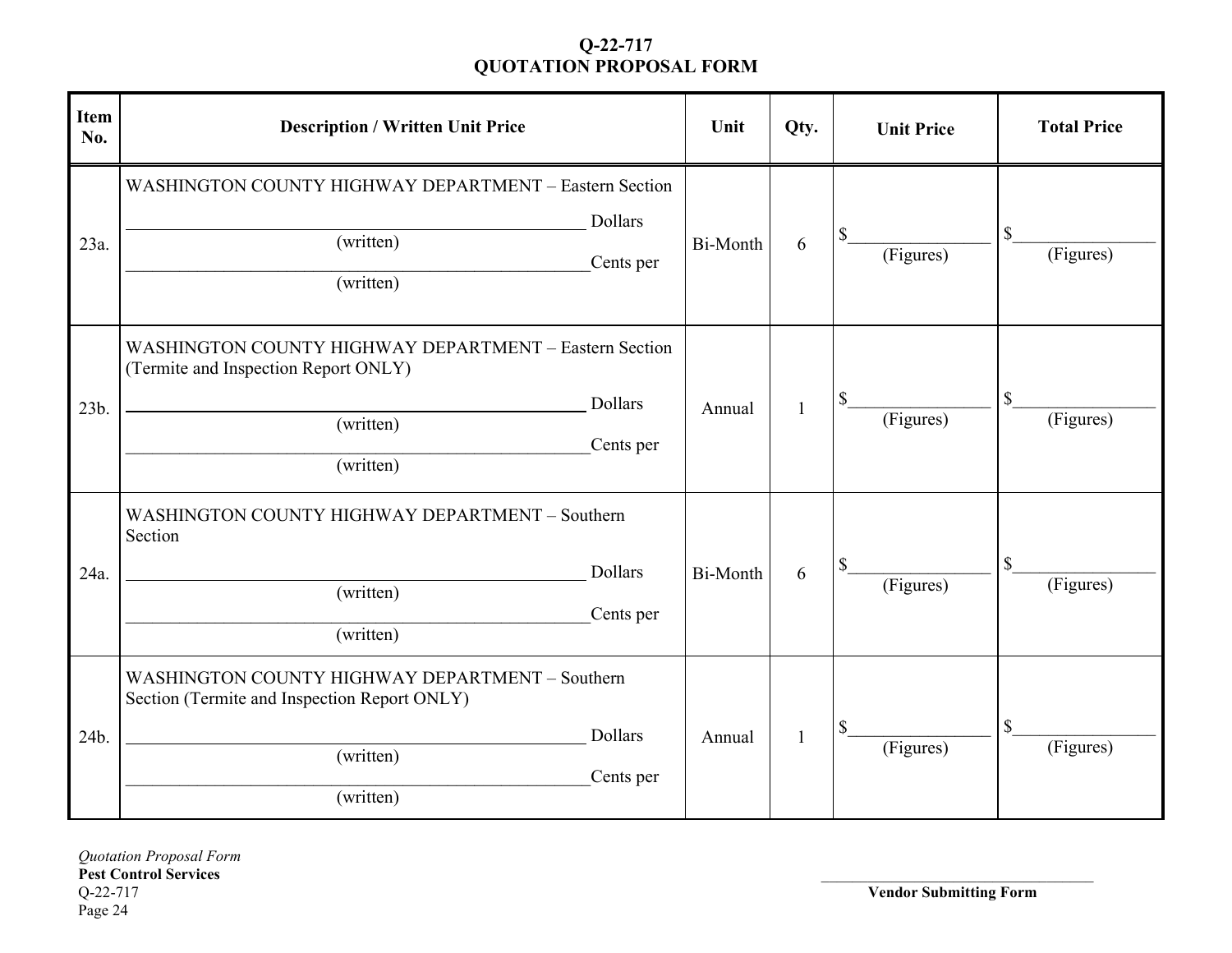| <b>Item</b><br>No. | <b>Description / Written Unit Price</b>                                                                                                                                                                                     | Unit            | Qty. | <b>Unit Price</b> | <b>Total Price</b> |
|--------------------|-----------------------------------------------------------------------------------------------------------------------------------------------------------------------------------------------------------------------------|-----------------|------|-------------------|--------------------|
| 25a.               | WASHINGTON COUNTY HIGHWAY DEPARTMENT - Western Section<br>Dollars<br>(written)<br>Cents per<br>(written)                                                                                                                    | Bi-Month        | 6    | (Figures)         | \$<br>(Figures)    |
| 25b.               | WASHINGTON COUNTY HIGHWAY DEPARTMENT - Western Section<br>(Termite and Inspection Report ONLY)<br>Dollars<br>(written)<br>Cents per<br>(written)                                                                            | Annual          | 1    | \$<br>(Figures)   | \$<br>(Figures)    |
| 26a.               | WASHINGTON COUNTY SHERIFF'S DEPARTMENT - Detention<br>Center, including the Minimum Security Wing, "E" Pod and "H" Pod<br><b>Dollars</b><br>(written)<br>Cents per<br>(written)                                             | Month           | 12   | (Figures)         | \$<br>(Figures)    |
| 26b.               | WASHINGTON COUNTY SHERIFF'S DEPARTMENT - Detention<br>Center, including the Minimum Security Wing and "E" Pod (Interior of cells<br>- All cells every other month)<br><b>Dollars</b><br>(written)<br>Cents per<br>(written) | <b>Bi-Month</b> | 6    | \$<br>(Figures)   | \$<br>(Figures)    |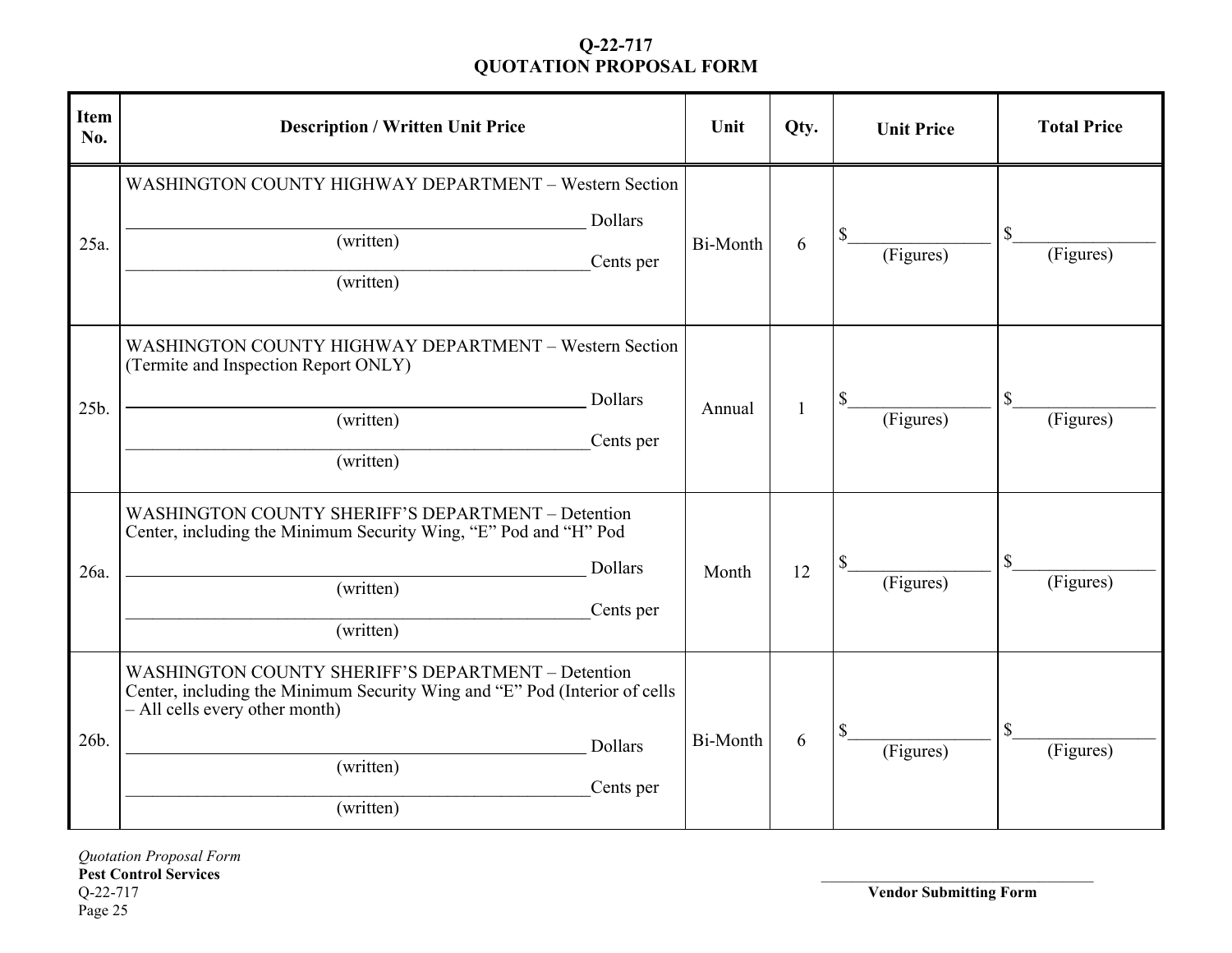| <b>Item</b><br>No. | <b>Description / Written Unit Price</b>                                                                                                                   | Unit     | Qty. | <b>Unit Price</b> | <b>Total Price</b>        |
|--------------------|-----------------------------------------------------------------------------------------------------------------------------------------------------------|----------|------|-------------------|---------------------------|
| 26c.               | WASHINGTON COUNTY SHERIFF'S DEPARTMENT - Main Jail<br>Dollars<br>(written)<br>Cents per<br>(written)                                                      | Month    | 12   | \$<br>(Figures)   | $\mathbb{S}$<br>(Figures) |
| 26d.               | WASHINGTON COUNTY SHERIFF'S DEPARTMENT - Main Jail<br>(Interior of cells – All cells every other month)<br>Dollars<br>(written)<br>Cents per<br>(written) | Bi-Month | 6    | \$<br>(Figures)   | \$<br>(Figures)           |
| 26e.               | WASHINGTON COUNTY SHERIFF'S DEPARTMENT - Central Booking<br>Dollars<br>(written)<br>Cents per<br>(written)                                                | Month    | 12   | \$<br>(Figures)   | $\mathbb S$<br>(Figures)  |
| 26f.               | WASHINGTON COUNTY SHERIFF'S DEPARTMENT – Female Housing<br>Dollars<br>(written)<br>Cents per<br>(written)                                                 | Month    | 12   | \$<br>(Figures)   | $\mathbb{S}$<br>(Figures) |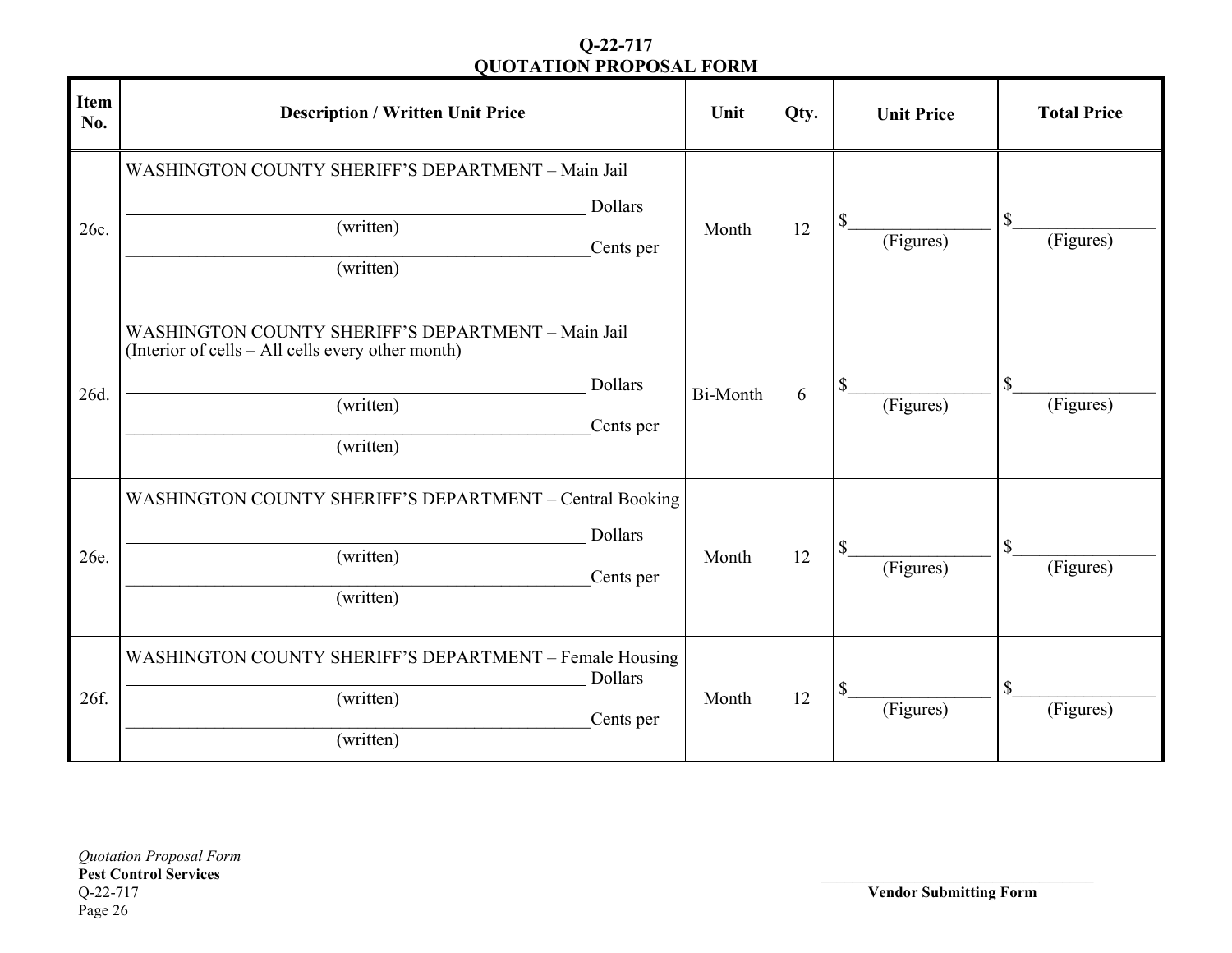| <b>Item</b><br>No. | <b>Description / Written Unit Price</b>                                                                               |                             | Unit  | Qty. | <b>Unit Price</b> | <b>Total Price</b>                     |
|--------------------|-----------------------------------------------------------------------------------------------------------------------|-----------------------------|-------|------|-------------------|----------------------------------------|
| 27.                | WASHINGTON COUNTY SHERIFF'S DEPARTMENT - Day Reporting<br>Center<br>(written)<br>(written)                            | <b>Dollars</b><br>Cents per | Month | 12   | \$<br>(Figures)   | \$<br>(Figures)                        |
| 28.                | WASHINGTON COUNTY SHERIFF'S DEPARTMENT - Patrol & Garage<br><b>Buildings</b><br>(written)<br>(written)                | <b>Dollars</b><br>Cents per | Month | 12   | \$<br>(Figures)   | $\boldsymbol{\mathsf{S}}$<br>(Figures) |
| 29a.               | WASHINGTON COUNTY SOLID WASTE DEPARTMENT - Forty West<br>Landfill (Administration Building)<br>(written)<br>(written) | <b>Dollars</b><br>Cents per | Month | 12   | \$<br>(Figures)   | $\mathbb{S}$<br>(Figures)              |
| 29b.               | WASHINGTON COUNTY SOLID WASTE DEPARTMENT - Forty West<br>Landfill (Maintenance Building)<br>(written)<br>(written)    | <b>Dollars</b><br>Cents per | Month | 12   | \$<br>(Figures)   | $\mathbb{S}$<br>(Figures)              |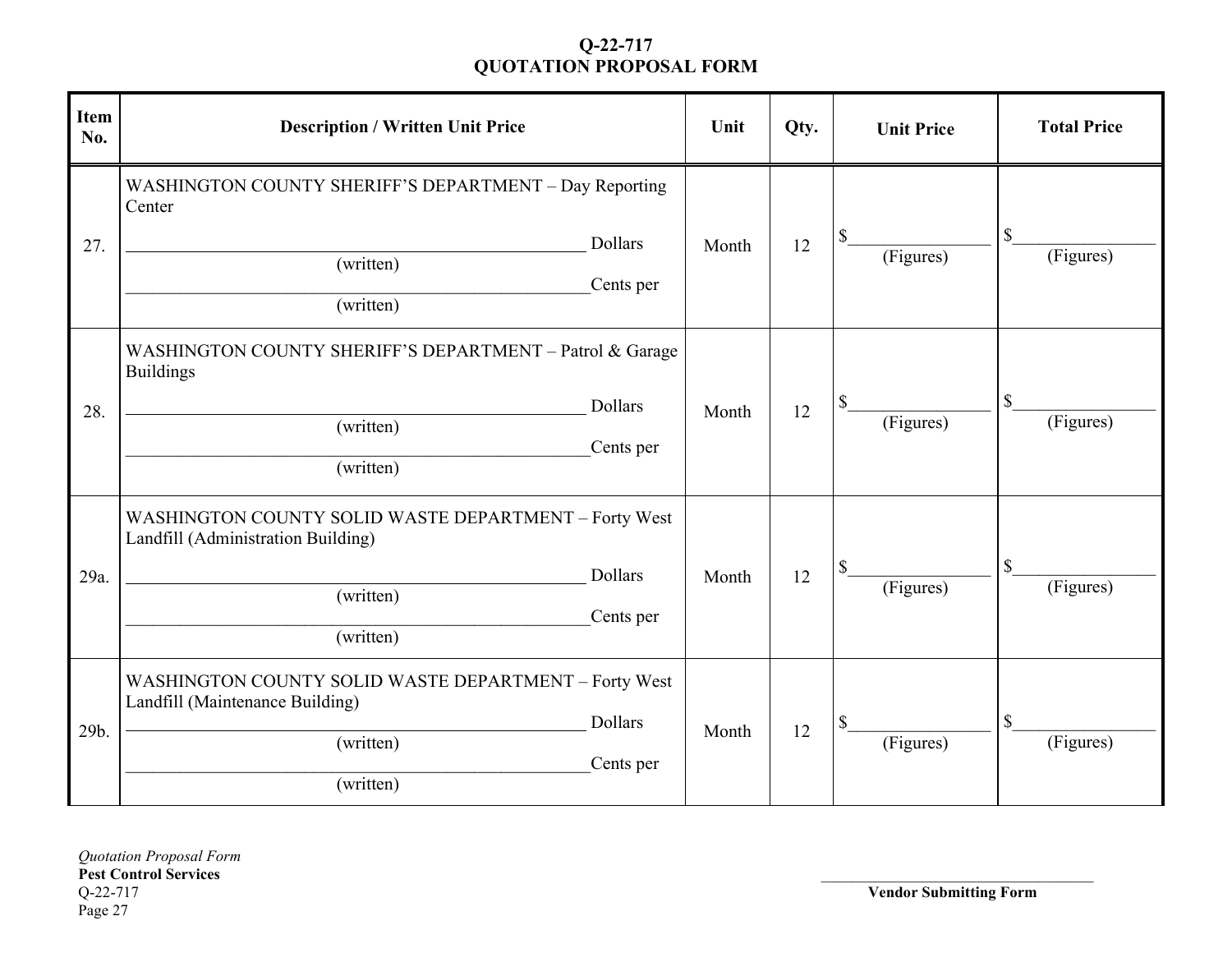| <b>Item</b><br>No. | <b>Description / Written Unit Price</b>                                                                                                                                             | Unit     | Qty. | <b>Unit Price</b> | <b>Total Price</b>       |
|--------------------|-------------------------------------------------------------------------------------------------------------------------------------------------------------------------------------|----------|------|-------------------|--------------------------|
| 29c                | WASHINGTON COUNTY SOLID WASTE DEPARTMENT - Forty West<br>Landfill (Permits Sales Building)<br><b>Dollars</b><br>(written)<br>Cents per<br>(written)                                 | Month    | 12   | \$<br>(Figures)   | \$<br>(Figures)          |
| 29d.               | WASHINGTON COUNTY SOLID WASTE DEPARTMENT - Forty West<br>Landfill (Scale House Building)<br>Dollars<br>(written)<br>Cents per<br>(written)                                          | Month    | 12   | \$<br>(Figures)   | \$<br>(Figures)          |
| 29e.               | WASHINGTON COUNTY SOLID WASTE DEPARTMENT - Forty West<br>Landfill (monitoring and product replenishment of Rodent Baiters)<br><b>Dollars</b><br>(written)<br>Cents per<br>(written) | Bi-Week  | 26   | \$<br>(Figures)   | \$<br>(Figures)          |
| 30.                | <b>WASHINGTON COUNTY TRANSIT</b><br><b>Dollars</b><br>(written)<br>Cents per<br>(written)                                                                                           | Bi-Month | 6    | \$<br>(Figures)   | $\mathbb S$<br>(Figures) |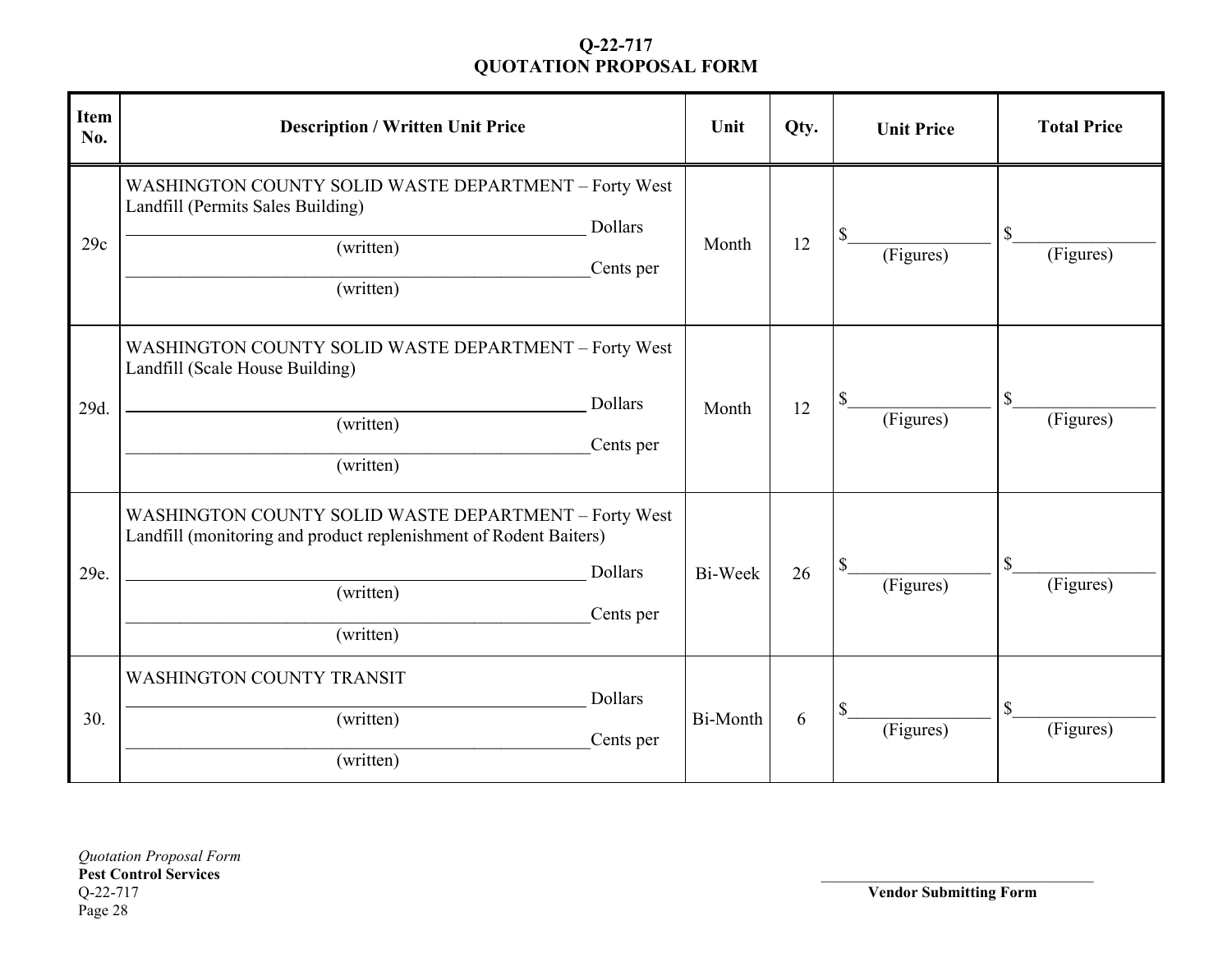| <b>Item</b><br>No. | <b>Description / Written Unit Price</b>                                                                                                                          | Unit    | Qty.           | <b>Unit Price</b> | <b>Total Price</b> |
|--------------------|------------------------------------------------------------------------------------------------------------------------------------------------------------------|---------|----------------|-------------------|--------------------|
| 31.                | <b>WASHINGTON COUNTY WATER QUALITY -</b><br><b>Administration Building</b><br>Dollars<br>(written)<br>Cents per<br>(written)                                     | Month   | 12             | \$<br>(Figures)   | \$<br>(Figures)    |
| 32.                | WASHINGTON COUNTY DEPARTMENT OF WATER QUALTIY -<br>Antietam WWTP<br><b>Dollars</b><br>(written)<br>Cents per<br>(written)                                        | Quarter | $\overline{4}$ | \$<br>(Figures)   | \$<br>(Figures)    |
| 33a.               | WASHINGTON COUNTY DEPARTMENT OF WATER QUALITY -<br>Conococheague WWTP (Control Building)<br><b>Dollars</b><br>(written)<br>Cents per<br>(written)                | Quarter | $\overline{4}$ | \$<br>(Figures)   | \$<br>(Figures)    |
| 33b.               | WASHINGTON COUNTY DEPARTMENT OF WATER QUALITY -<br>Conococheague WWTP (Solids Handling Building Office)<br><b>Dollars</b><br>(written)<br>Cents per<br>(written) | Quarter | $\overline{4}$ | \$<br>(Figures)   | \$<br>(Figures)    |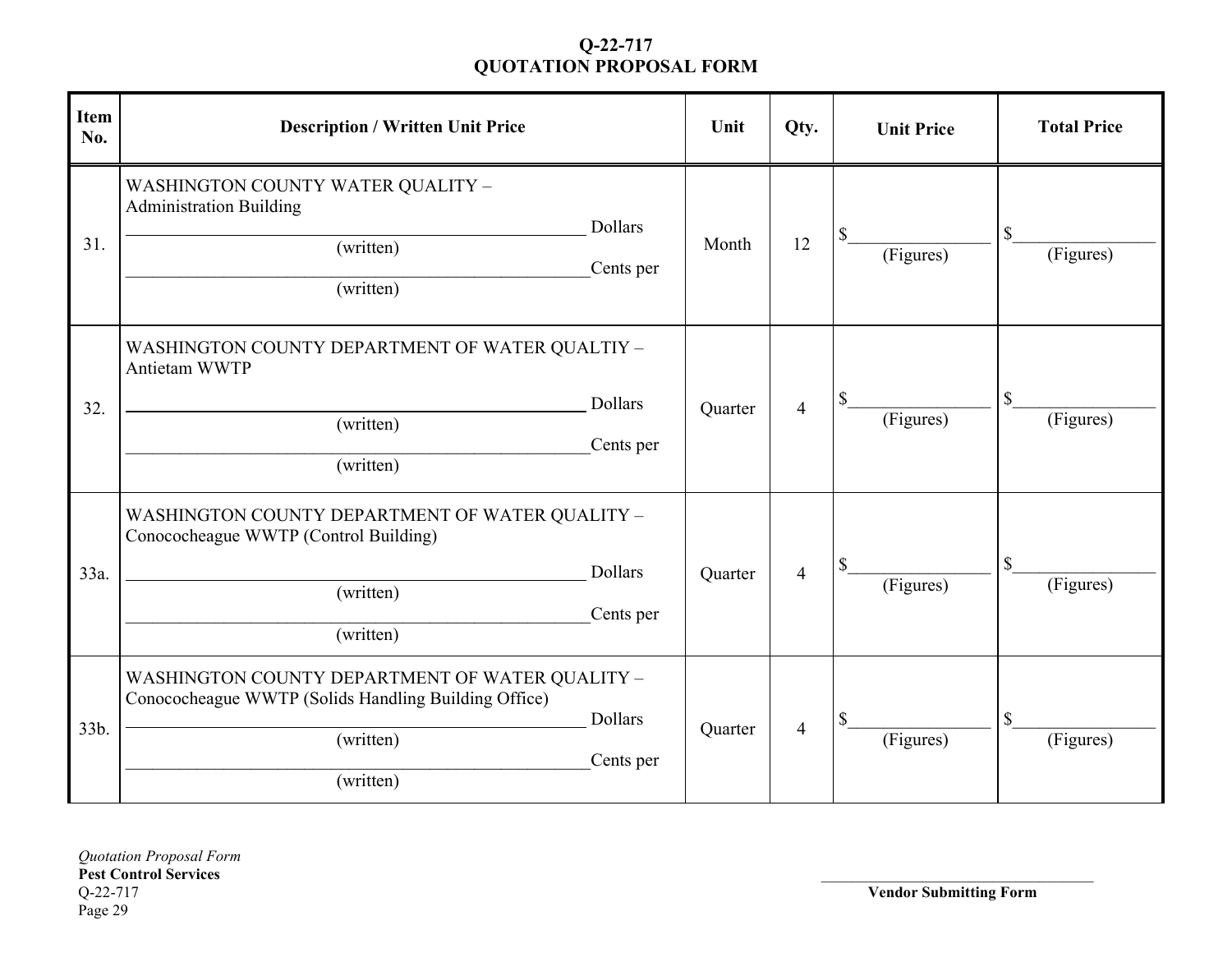| <b>Item</b><br>No. | <b>Description / Written Unit Price</b>                                                                                                                           | Unit    | Qty.           | <b>Unit Price</b> | <b>Total Price</b> |
|--------------------|-------------------------------------------------------------------------------------------------------------------------------------------------------------------|---------|----------------|-------------------|--------------------|
| 33c.               | WASHINGTON COUNTY DEPARTMENT OF WATER QUALITY -<br>Conococheague WWTP (Pump Repair Building Office only)<br><b>Dollars</b><br>(written)<br>Cents per<br>(written) | Quarter | $\overline{4}$ | \$<br>(Figures)   | \$<br>(Figures)    |
| 34.                | WASHINGTON COUNTY DEPARTMENT OF WATER QUALITY -<br>Maintenance Inventory Building<br><b>Dollars</b><br>(written)<br>Cents per<br>(written)                        | Quarter | $\overline{4}$ | \$<br>(Figures)   | \$<br>(Figures)    |
| 35.                | WASHINGTON COUNTY DEPARTMENT OF WATER QUALITY -<br>Maintenance Office Building<br>Dollars<br>(written)<br>Cents per<br>(written)                                  | Quarter | $\overline{4}$ | \$<br>(Figures)   | \$<br>(Figures)    |
| 36.                | WASHINGTON COUNTY DEPARTMENT OF WATER QUALTIY -<br>Sharpsburg WTP<br><b>Dollars</b><br>(written)<br>Cents per<br>(written)                                        | Quarter | $\overline{4}$ | \$<br>(Figures)   | \$<br>(Figures)    |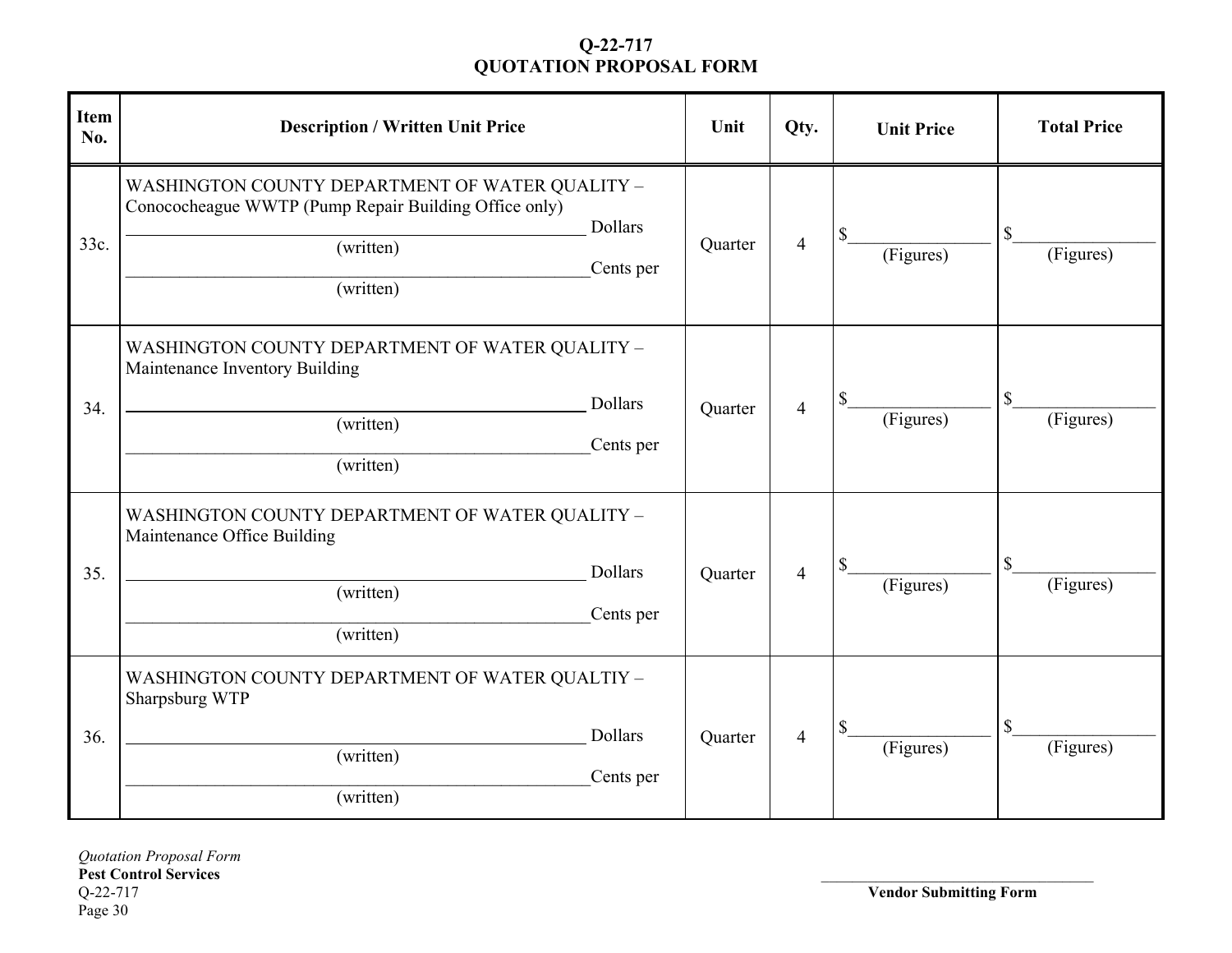| <b>Item</b><br>No. | <b>Description / Written Unit Price</b>                                                                                                      | Unit            | Qty.                     | <b>Unit Price</b> | <b>Total Price</b> |
|--------------------|----------------------------------------------------------------------------------------------------------------------------------------------|-----------------|--------------------------|-------------------|--------------------|
| 37.                | WASHINGTON COUNTY DEPARTMENT OF WATER QUALITY -<br>Smithsburg WWTP (Control Building only)<br>Dollars<br>(written)<br>Cents per<br>(written) | Quarter         | $\overline{4}$           | \$<br>(Figures)   | \$<br>(Figures)    |
| 38.                | WASHINGTON COUNTY DEPARTMENT OF WATER QUALITY -<br>Winebrenner WWTP<br><b>Dollars</b><br>(written)<br>Cents per<br>(written)                 | Quarter         | 4                        | \$<br>(Figures)   | \$<br>(Figures)    |
| 39.                | WASHINGTON COUNTY DEPARTMENT OF WATER QUALITY -<br>Elk Ridge Treatment Plant<br>Dollars<br>(written)<br>Cents per<br>(written)               | Quarter         | $\overline{\mathcal{A}}$ | \$<br>(Figures)   | \$<br>(Figures)    |
| 40.                | WASHINGTON COUNTY TRANSIT DEPARTMENT -<br>(Transit Transfer Center)<br><b>Dollars</b><br>(written)<br>Cents per<br>(written)                 | <b>Bi-Month</b> | 6                        | \$<br>(Figures)   | \$<br>(Figures)    |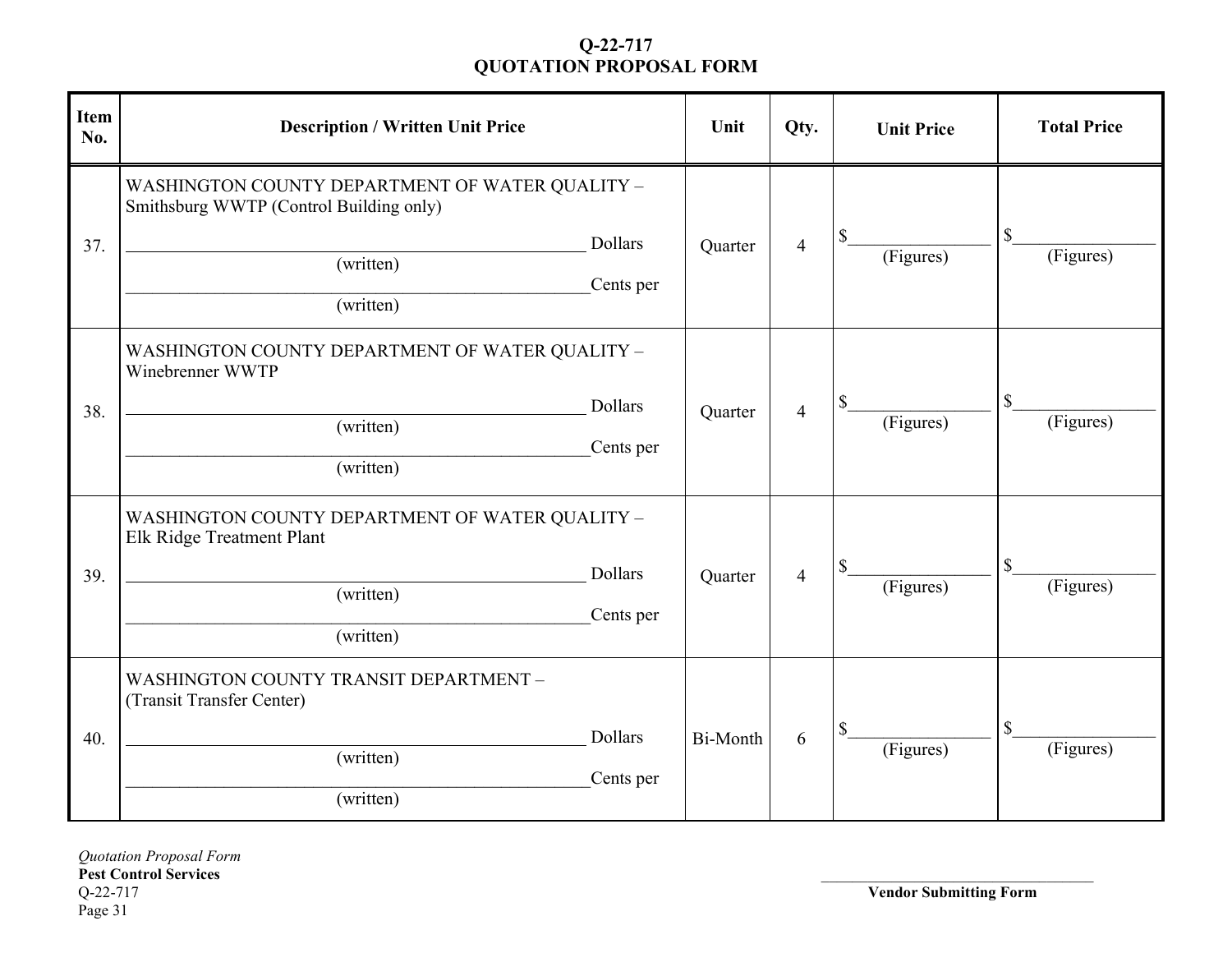| <b>Item</b><br>No. | <b>Description / Written Unit Price</b>                                                                  |                      | Unit   | Qty. | <b>Unit Price</b>                      | <b>Total Price</b>                     |
|--------------------|----------------------------------------------------------------------------------------------------------|----------------------|--------|------|----------------------------------------|----------------------------------------|
| 41.                | WASHINGTON COUNTY EMERGENCY AIR UNIT<br>(written)<br>(written)                                           | Dollars<br>Cents per | Month  | 12   | \$<br>(Figures)                        | \$<br>(Figures)                        |
| 42.                | <b>EMERGENCY SERVICES/911 CENTER</b><br>(written)<br>(written)                                           | Dollars<br>Cents per | Month  | 12   | \$<br>(Figures)                        | \$<br>(Figures)                        |
|                    | <b>TOTAL BASE QUOTATION, ITEMS 1 through 42</b><br>(ANNUAL PRICE)<br>(written)<br>Cents per<br>(written) | Dollars              | Annual |      | $\boldsymbol{\mathsf{S}}$<br>(Figures) | $\boldsymbol{\mathsf{S}}$<br>(Figures) |

 $\sim 10^7$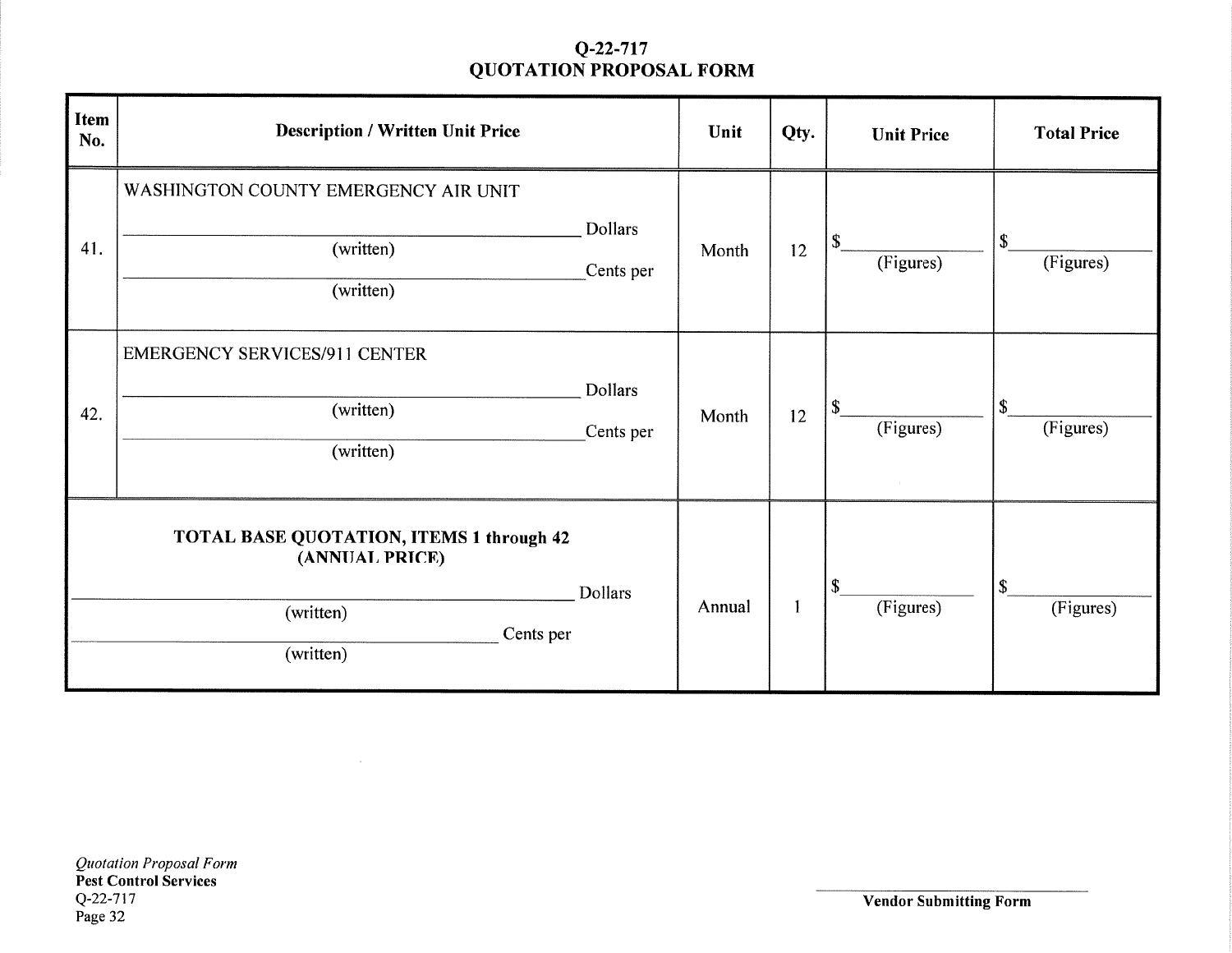| <b>Description / Written Unit Price</b>                                                                                                                             | Unit | <b>Unit Price</b> |
|---------------------------------------------------------------------------------------------------------------------------------------------------------------------|------|-------------------|
| <b>HOURLY RATE (Additional Services as Required at the Option of the County):</b><br>Dollars<br>(written)<br>Cents per<br>(written)                                 | Hour | (Figures)         |
| <b>HOURLY RATE FOR GROUNDHOG CONTROL (Additional Services as</b><br><b>Required at the Option of the County):</b><br>Dollars<br>(written)<br>Cents per<br>(written) | Hour | \$<br>(Figures)   |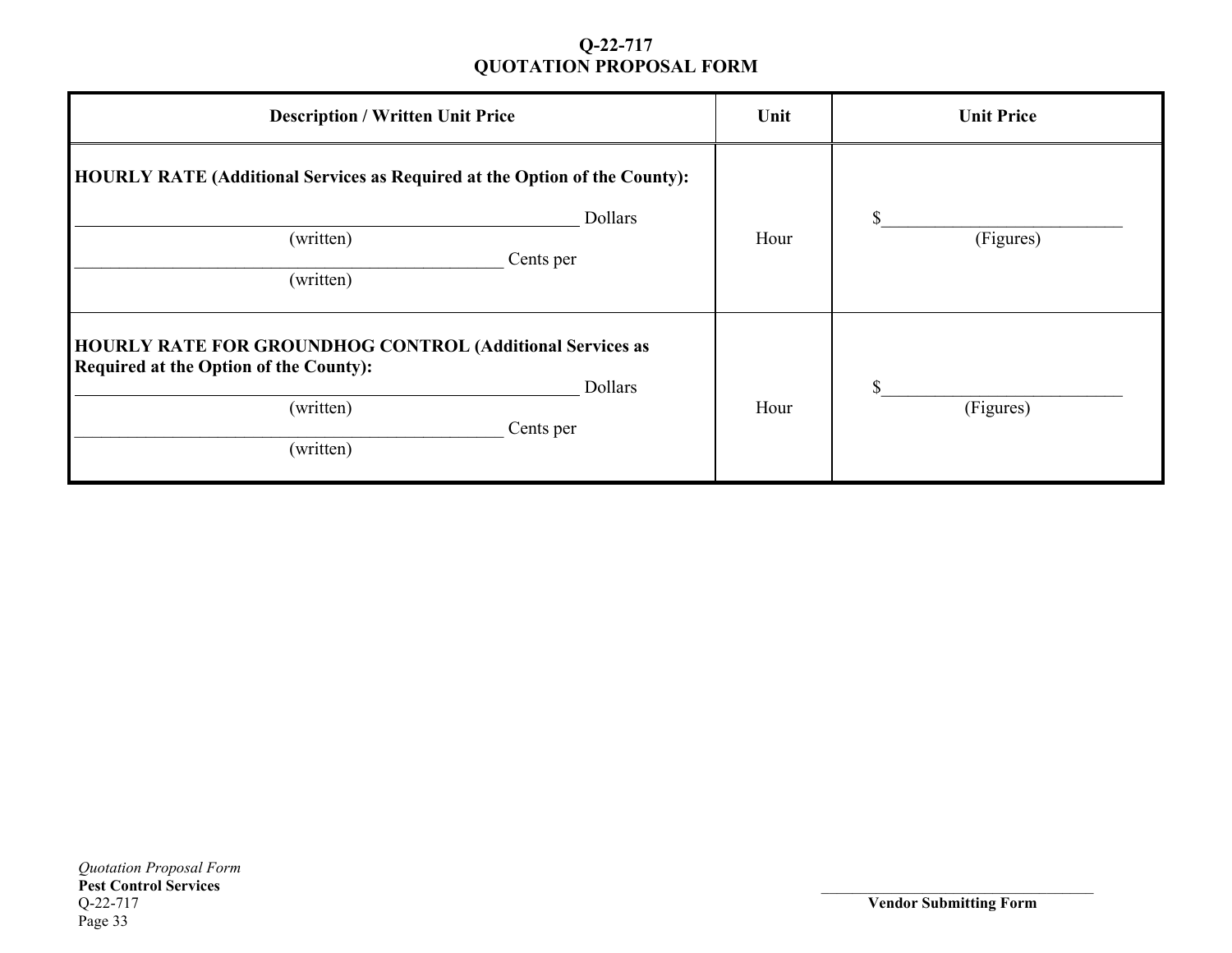| <b>POLICY TITLE:</b>        | <b>Insurance Requirements for</b><br><b>Independent Contractors</b> |  |  |
|-----------------------------|---------------------------------------------------------------------|--|--|
| <b>ADOPTION DATE:</b>       | August 29, 1989                                                     |  |  |
| <b>EFFECTIVE DATE:</b>      | September 1, 1989                                                   |  |  |
| <b>FILING INSTRUCTIONS:</b> |                                                                     |  |  |

 **\_\_\_\_\_\_\_\_\_\_\_\_\_\_\_\_\_\_\_\_\_\_\_\_\_\_\_\_\_\_\_\_\_\_\_\_\_\_\_\_\_\_\_\_\_\_\_\_\_\_\_\_\_\_\_\_** 

#### **I. PURPOSE**

To protect Washington County against liability, loss or expense due to damaged property, injury to or death of any person or persons and for care and loss of services arising in any way, out of, or in connection with or resulting from the work or service performed on behalf of Washington County.

#### **II. ACTION**

The following should be inserted in all Independent Contractor Contracts:

"The Contractor shall procure and maintain at his sole expense and until final acceptance of the work by the County, insurance as hereinafter enumerated in policies written by insurance companies admitted in the State of Maryland, have A.M. Best rating of A- or better or its equivalent, and acceptable to the County."

1. **Workers Compensation:** The Contractor agrees to comply with Workers Compensation laws of the State of Maryland and to maintain a Workers Compensation and Employers Liability Policy.

| Minimum Limits Required: |                                     |
|--------------------------|-------------------------------------|
| Workers Compensation -   | Statutory                           |
| Employers Liability -    | \$100,000 (Each Accident)           |
|                          | \$500,000 (Disease - Policy Limit)  |
|                          | \$100,000 (Disease - Each Employee) |

2. **Comprehensive General Liability Insurance:** The Contractor shall provide Comprehensive General Liability including Products and Completed Operations.

Minimum Limits Required: \$1,000,000 combined single limit for Bodily Injury and Property Damage.

Such insurance shall protect the County, its agents, elected and appointed officials, commission members and employees, and name Washington County on the policy as additional insured against liability, loss or expense due to damaged property (including loss of use), injury to or death of any person or persons and for care and loss of services arising in any way, out of, or in connection with or resulting from the work of service performed on behalf of Washington County.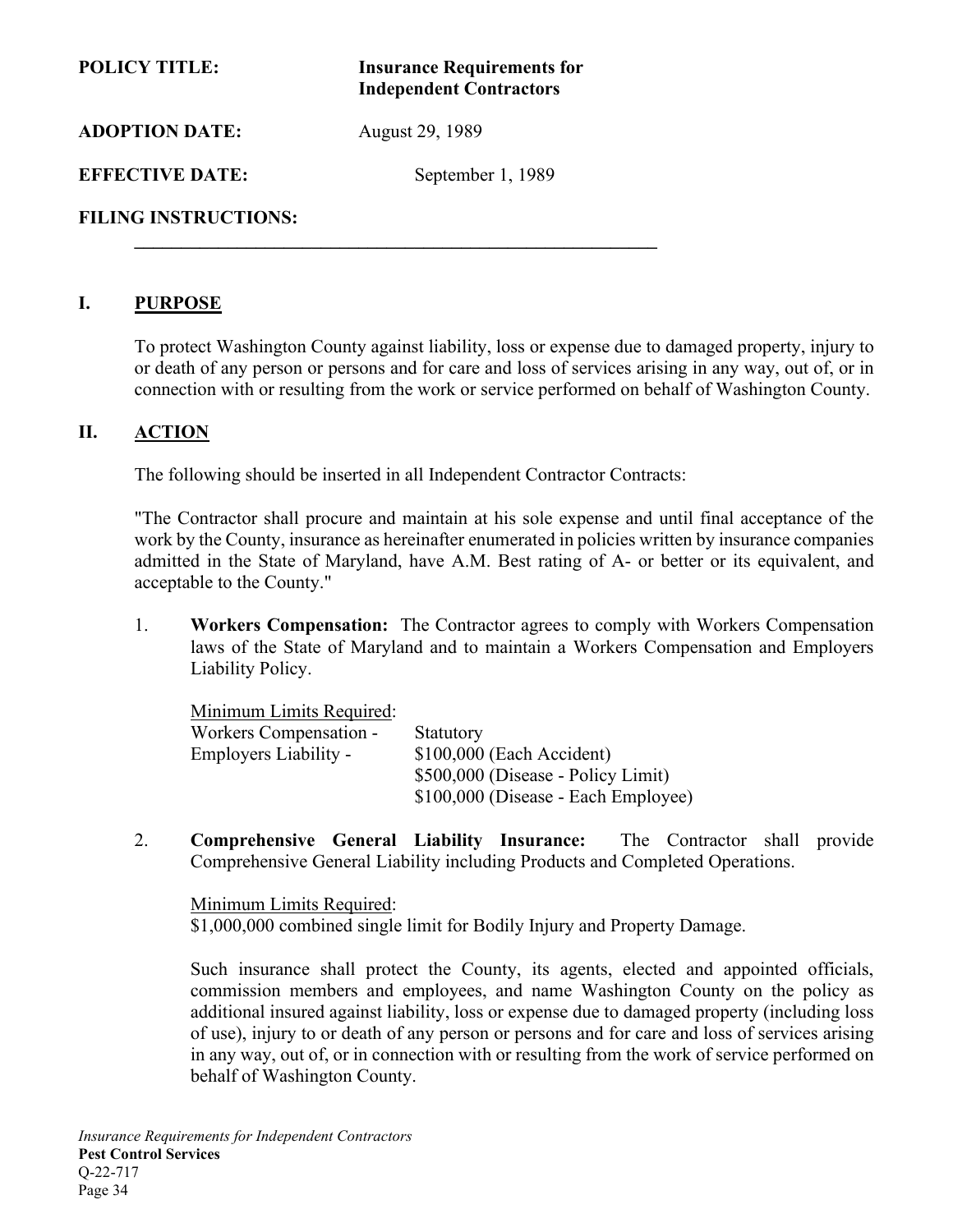The Contractor is ultimately responsible that Subcontractors, if subcontracting is authorized, procure and maintain at their sole expense and until final acceptance of the work by the County, insurance as hereinafter enumerated in policies written by insurance companies admitted in the State of Maryland, have A.M. Best rating of A- or better or its equivalent, and acceptable to the County.

3. **Business Automobile Liability:** The Contractor shall provide Business Auto Liability including coverage for all leased, owned, non-owned and hired vehicles.

Minimum Limits Required: \$1,000,000 combined single limit for Bodily Injury or Property Damage.

**Certificate(s) of Insurance:** The Contractor shall provide certificates of insurance requiring a 30 day notice of cancellation to the Insurance Department, Board of County Commissioners of Washington County prior to the start of the applicable project.

Approval of the insurance by the County shall not in any way relieve or decrease the liability of the Contractor. It is expressly understood that the County does not in any way represent that the specified limits of liability or coverage or policy forms are sufficient or adequate to protect the interest or liabilities of the Contractor.

All responsibility for payment of any sums resulting from any deductible provisions, corridor, or selfinsured retention conditions of the policy or policies shall remain with the Contractor.

**General Indemnity:** The Contractor shall indemnify, defend and save harmless the Board of County Commissioners of Washington County, its appointed or elected officials, commission members, employees and agents for any and all suits, legal actions, administrative proceedings, claims, demands, damages, liabilities, interest, attorney's fees, costs and expenses of whatsoever kind of nature, whether arising before or after final acceptance and in any manner directly or indirectly caused, occasioned or contributed to in whole or in part by reason of any act, error or omission, fault or negligence whether active or passive by the Contractor, or any one acting under its direction, control or on its behalf in connection with or incident to its performance of the Contract.

| <b>Revision Date:</b>  | August 27, 1991 |
|------------------------|-----------------|
| <b>Effective Date:</b> | August 27, 1991 |
| <b>Revision Date:</b>  | March 4, 1997   |
| <b>Effective Date:</b> | March 4, 1997   |